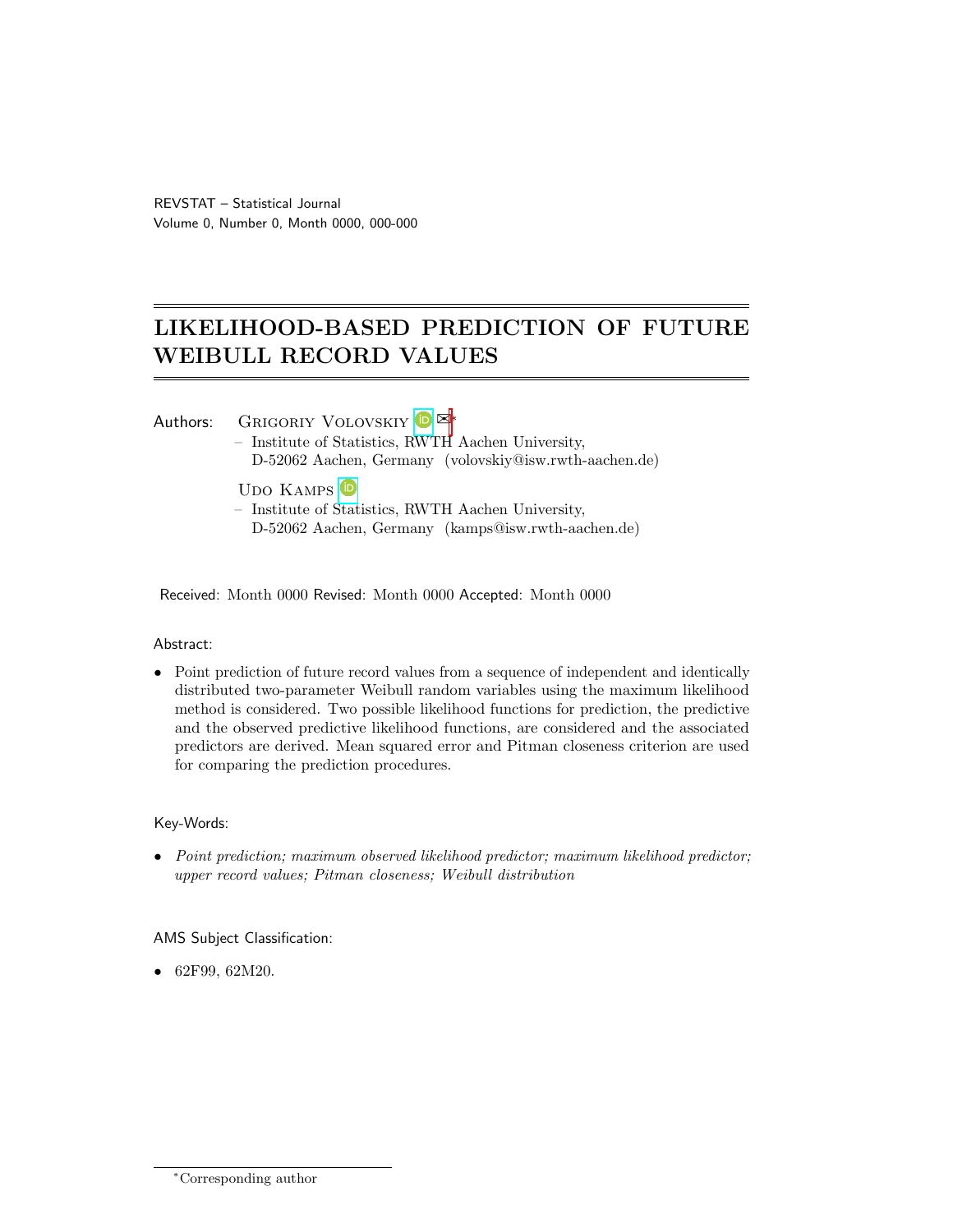#### 1. INTRODUCTION

In many practical applications such as materials testing, meteorology and hydrology, only record data is available for statistical analysis. Then, for a sequence of successive, increasing record values, an appropriate model are upper record values, first studied in [\[5\]](#page-22-0). Suppose that  $X_1, X_2, \ldots$  is an infinite sequence of independent and identically distributed (i.i.d.) continuous random variables with cumulative distribution function (cdf)  $F$ . An observation is called an *(upper)* record value provided it is greater than all previously observed values. More specifically, defining the record times as

$$
L(1) = 1, \quad L(n+1) = \min\{j > L(n) \mid X_j > X_{L(n)}\}, \quad n \in \mathbb{N},
$$

the sequence  $(R_n)_{n\in\mathbb{N}} = (X_{L(n)})_{n\in\mathbb{N}}$  is referred to as the sequence of (upper) record values based on  $(X_n)_{n\in\mathbb{N}}$ ; see [\[2\]](#page-22-1), [\[15\]](#page-23-0). The structure of record values also appears in the context of minimal repair of a system, and, under mild conditions, the epoch times of a non-homogeneous Poisson process and upper record values are equal in distribution; see [\[11\]](#page-22-2). If not the record values themselves, but the successively k-th largest values  $(R_n^{(k)})_{n\in\mathbb{N}}$ ,  $k\in\mathbb{N}$ , in an i.i.d. sequence of random variables are of interest, the appropriate description is provided by the model of k-th record values introduced in [\[9\]](#page-22-3).

We consider the problem of providing a prediction value for the occurrence of a future Weibull record value  $R_s$  based on the first  $r, r < s$ , (observed) Weibull record values  $R_{\star} = (R_1, \ldots, R_r)$ . In addition to the modeling of repairable systems mentioned above, the Weibull record values model has been used in the literature to model reliability growth (see [\[7\]](#page-22-4)) and software reliability (see [\[13\]](#page-22-5)). The point prediction problem for Weibull record values has recently been studied in [\[16\]](#page-23-1), where, in particular, the maximum likelihood predictor of  $R_s$  based on  $R_{\star}$  was derived. In fact, predictive analysis of Weibull record values dates as back as [\[14\]](#page-23-2) and [\[10\]](#page-22-6), where exact prediction intervals for  $R<sub>s</sub>$  were constructed. For Bayesian predictive analysis of Weibull record values, the reader is referred to, e.g., [\[3\]](#page-22-7), [\[18\]](#page-23-3), [\[19\]](#page-23-4). For statistical inference based on record values from Weibull distributions and application, we also refer to [\[23\]](#page-23-5) and [\[20\]](#page-23-6).

The maximum likelihood prediction procedure is frequently examined in the literature and commonly applied in the context of an ordered data model such as the model of upper record values; see [\[12\]](#page-22-8). The maximum likelihood prediction procedure derives a predictor of a r.v.  $Y$  based on a possibly  $p$ -dimensional random vector X with joint pdf  $f_A^{X,Y}$  $\theta_{\theta}^{A,Y}$ ,  $\theta \in \Theta$ , by maximizing the predictive likelihood function  $L_{rv}$  of Y and  $\theta$  given that  $X = x$ , which takes the form

$$
L_{rv}(y,\theta|x) = f_{\theta}^{X,Y}(x,y),
$$

with respect to  $\theta$  and y. The functions  $\pi_{MLP}$  and  $\hat{\theta}_{ML}$  are called, respectively, maximum likelihood predictor  $(MLP)$  of Y and predictive maximum likelihood estimator (PMLE) of  $\theta$ , if, for any  $x \in \mathbb{R}^p$ ,

$$
L_{rv}(\pi_{MLP}(x), \hat{\theta}_{ML}(x)) = \max_{(y,\theta)\in \mathbb{R}\times\Theta} L_{rv}(y,\theta|x).
$$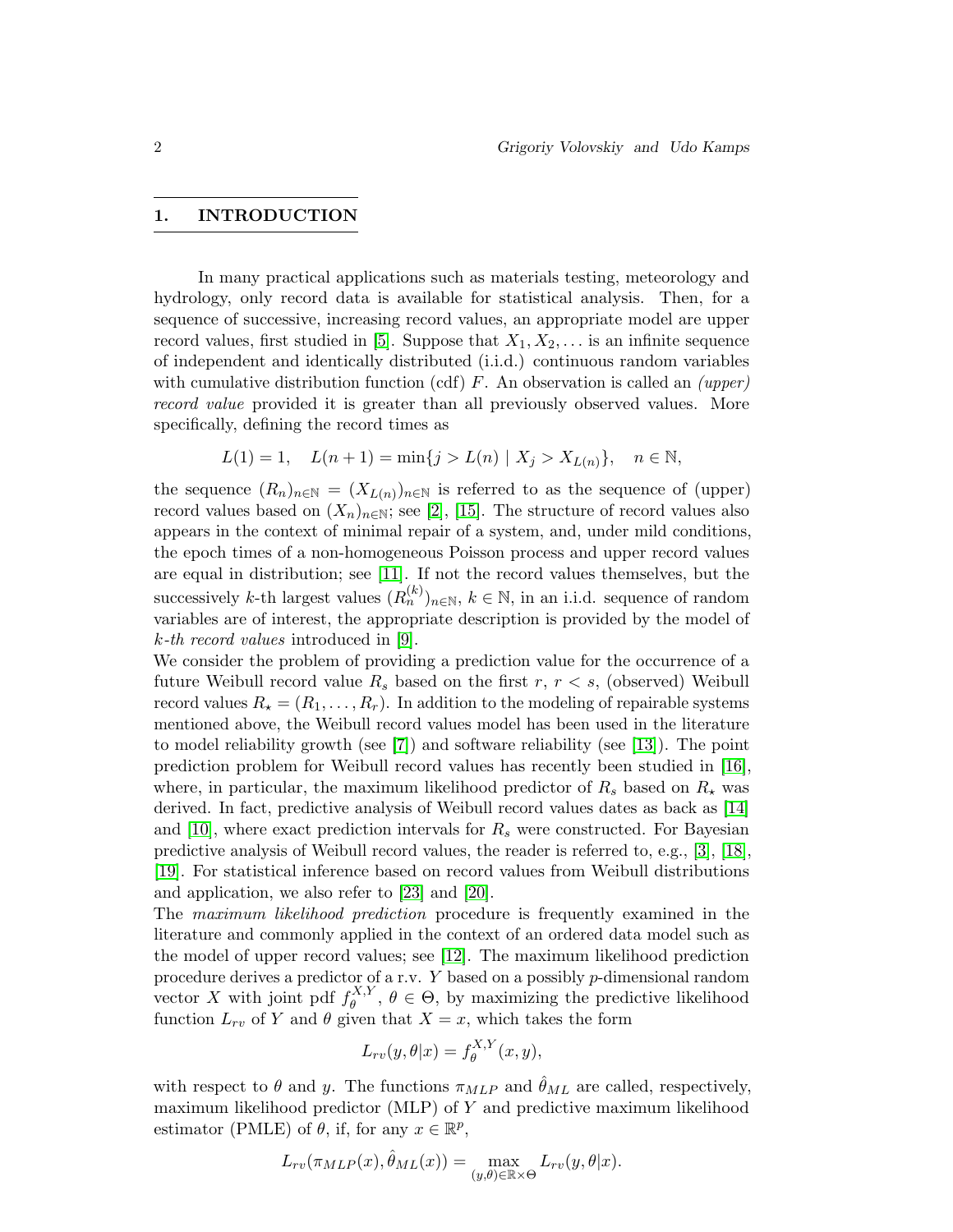Recently, a new likelihood-based general-purpose prediction procedure, the socalled maximum observed likelihood prediction method has been introduced and studied in  $[22]$ ; see also  $[21]$ . By means of this procedure, a predictor of Y based on X is obtained by maximizing the observed predictive likelihood function  $L_{obs}$ defined by

$$
L_{obs}(y, \theta | x) = f_{\theta}^{X|Y}(x|y)
$$

with respect to  $\theta$  and y. Then, any functions  $\pi_{MOLP}$  and  $\hat{\theta}_{MOL}$  are referred to, respectively, as maximum observed likelihood predictor (MOLP) of  $Y$  and predictive maximum observed likelihood estimator (PMOLE) of  $\theta$ , provided that, for any  $x \in \mathbb{R}^p$ ,

$$
L_{obs}(\pi_{MOLP}(x), \hat{\theta}_{MOL}(x)) = \max_{(y,\theta) \in \mathbb{R} \times \Theta} L_{obs}(y,\theta|x).
$$

If, in a general parametric family  $\{F_{\theta} \mid \theta \in \Theta\}$  of continuous cdfs, the s-th record  $R_s$  is predicted based on  $R_{\star} = (R_1, \ldots, R_r)$ , then the maximum observed likelihood predictor is given by

<span id="page-2-1"></span>(1.1) 
$$
\pi_{MOLP}^{(s)} = F_{\hat{\theta}(R_{\star})}^{-1} \left( 1 - (1 - F_{\hat{\theta}(R_{\star})}(R_r))^{\frac{s-1}{r}} \right),
$$

where the function  $\hat{\theta}$  is such that

<span id="page-2-0"></span>(1.2) 
$$
\Psi(\hat{\theta}(r_{\star}), r_{\star}) = \max_{\substack{\theta \in \Theta:\\(\theta, r_{\star}) \in \mathcal{Z}_r}} \Psi(\theta, r_{\star});
$$

see [\[22,](#page-23-7) Theorem 3.3], [\[21,](#page-23-8) Theorem 5.3]. In equation [\(1.2\)](#page-2-0), the function  $\Psi$  is given by

(1.3) 
$$
\Psi(\theta, r_{\star}) = \prod_{i=1}^{r} \frac{f_{\theta}(r_i)/(1 - F_{\theta}(r_i))}{\ln(1 - F_{\theta}(r_r))}, \quad (\theta, r_{\star}) \in \mathcal{Z}_r,
$$

with  $\mathcal{Z}_r = \{(\theta, r_1, \ldots, r_r) \in \Theta \times \mathbb{R}^r < \mid (r_1, \ldots, r_r) \in (\alpha(F_\theta), \omega(F_\theta))^r < \},\$  where, for an interval  $I \subseteq \mathbb{R}$  and  $n \in \mathbb{N}$ ,  $I_{\leq}^{n} = \{(x_1, \ldots, x_n) \in I^n \mid x_1 < x_2 < \ldots < x_n\}$ , and  $\omega(F)$  and  $\alpha(F)$  denote the left and right endpoints of the support of a cdf F. In order to facilitate building some intuition for the difference between the predictive likelihood and the observed predictive likelihood function-based prediction procedures, let us slightly rewrite the associated likelihood functions. First, observe that the predictive likelihood function can be constructed by taking the product of the conditional density function of  $Y$  given  $X$  and the density function of  $X$ , that is

$$
L_{rv}(y,\theta|x) = f_{\theta}^{Y|X}(y|x) f_{\theta}^{X}(x).
$$

Thus, in maximizing the predictive likelihood function the information on the variability in Y as described by the conditional density function  $f_A^{Y|X}$  $\int_{\theta}^{\infty}$  is reduced to the mode of the conditional density of  $Y$  given  $X$  yielding a prediction value, which, given the observed data, is the most probable value of Y under a model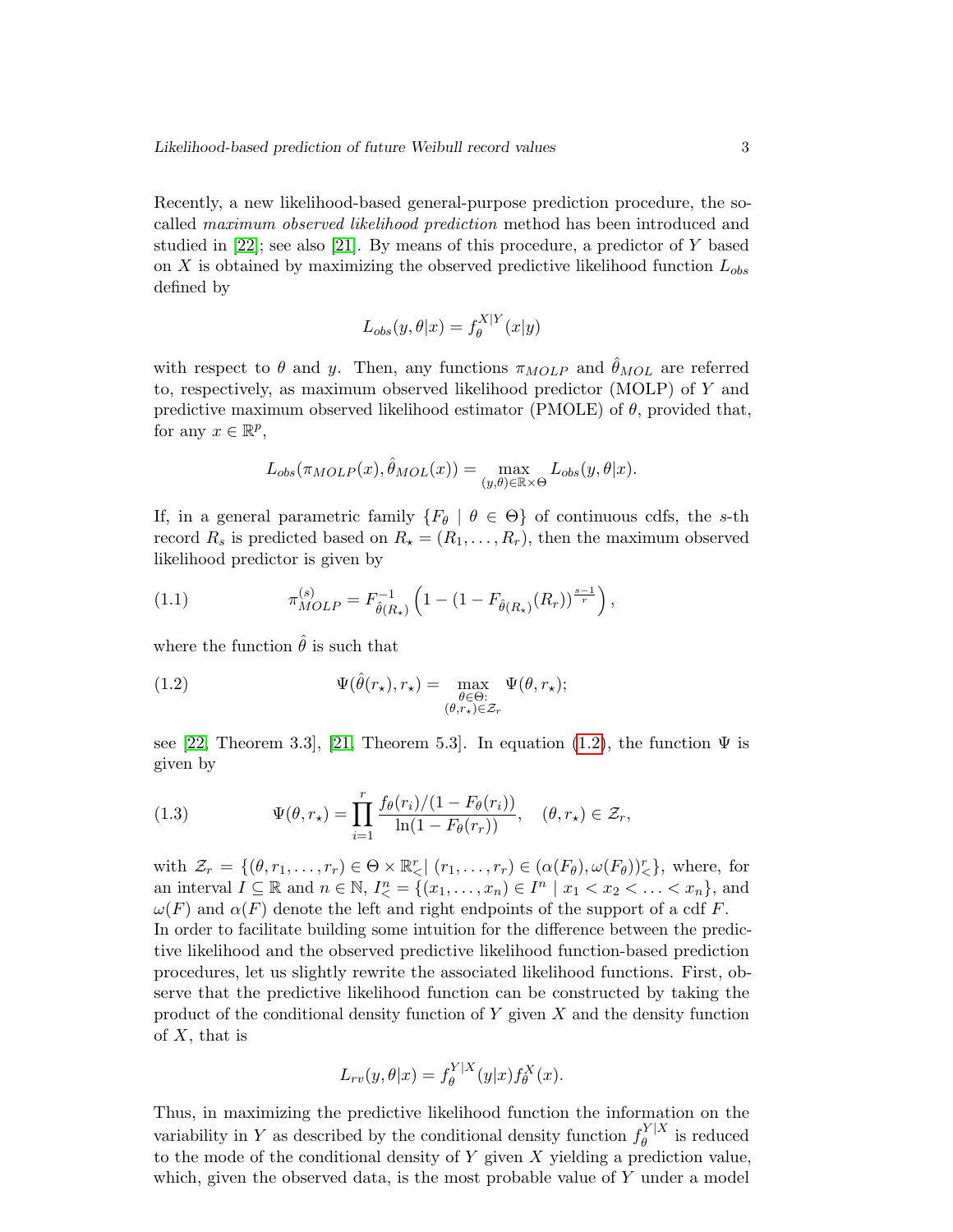that best fits the observed data as well as the prediction value. In principal, any functional of the conditional density of  $Y$  given  $X$  could be used to derive a prediction value of Y but the choice of the mode has the appealing advantage of allowing to formally extend the maximum likelihood method from the parametric to the predictive inference setup. Next, we have that

$$
L_{obs}(y,\theta|x) = f_{\theta}^{X}(x) \frac{f_{\theta}^{Y|X}(y|x)}{f_{\theta}^{Y}(y)},
$$

which shows that the maximum observed likelihood prediction procedure excludes the variability in Y from consideration and effectively turns the prediction problem into an estimation problem for the model  $f_A^{X|Y}$  $\theta^{\mathbf{A}|\mathbf{Y}}(\mathbf{x}|\mathbf{y}), \theta \in \Theta, \mathbf{y} > x_p$ . In this model the variability of the observed data depends on the value of the quantity of interest, that is  $Y$ , which allows to draw inference on  $Y$  purely within the classical maximum likelihood framework that is to perform optimization with respect to quantities that are model parameters. Alternatively, the above representation can be interpreted to suggest that the prediction procedure yields a prediction value, which is associated with the highest relative increase in the conditional density of  $Y$  given  $X$  compared to the unconditional density of  $Y$ .

In contrast to the MOLP, a general expression such as in [\(1.1\)](#page-2-1) does not seem to exist for the MLP. Moreover, from expression [\(1.1\)](#page-2-1), we find when predicting the very next record value  $(s = r + 1)$  that the MOLP becomes trivial in the sense that the last observed record value serves as predictor for the next one.

We examine the MLP and the MOLP of future Weibull record values, derive representations and compare their performance via the mean squared error and the Pitman closeness criterion. A predictor  $\pi_1$  of  $R_s$  is said to be Pitman closer to Y than a predictor  $\pi_2$  if

<span id="page-3-0"></span>(1.4) 
$$
P(|\pi_1 - R_s| < |\pi_2 - R_s|) > \frac{1}{2},
$$

and, if [\(1.4\)](#page-3-0) holds,  $\pi_1$  is said to be preferable to  $\pi_2$  in Pitman closeness sense.

## 2. LIKELIHOOD-BASED PREDICTORS FOR WEIBULL RECORD VALUES

Let  $(R_n)_{n\in\mathbb{N}}$  be the sequence of Weibull record values. The density, cumulative distribution and quantile functions of the two-parameter Weibull distribution  $Weight(\sigma, p)$  with scale parameter  $\sigma \in \mathbb{R}_+$  and shape parameter  $p \in \mathbb{R}_+$  are given by

<span id="page-3-1"></span>(2.1)  
\n
$$
f_{\theta}(x) = \frac{p}{\sigma} \left(\frac{x}{\sigma}\right)^{p-1} \exp\left\{-\left(\frac{x}{\sigma}\right)^p\right\}, \quad x \in \mathbb{R}_+,
$$
\n
$$
F_{\theta}(x) = 1 - \exp\left\{-\left(\frac{x}{\sigma}\right)^p\right\}, \quad x \in \mathbb{R}_+,
$$
\n
$$
F_{\theta}^{-1}(x) = \sigma(-\ln(1-x))^{\frac{1}{p}}, \quad x \in [0, 1),
$$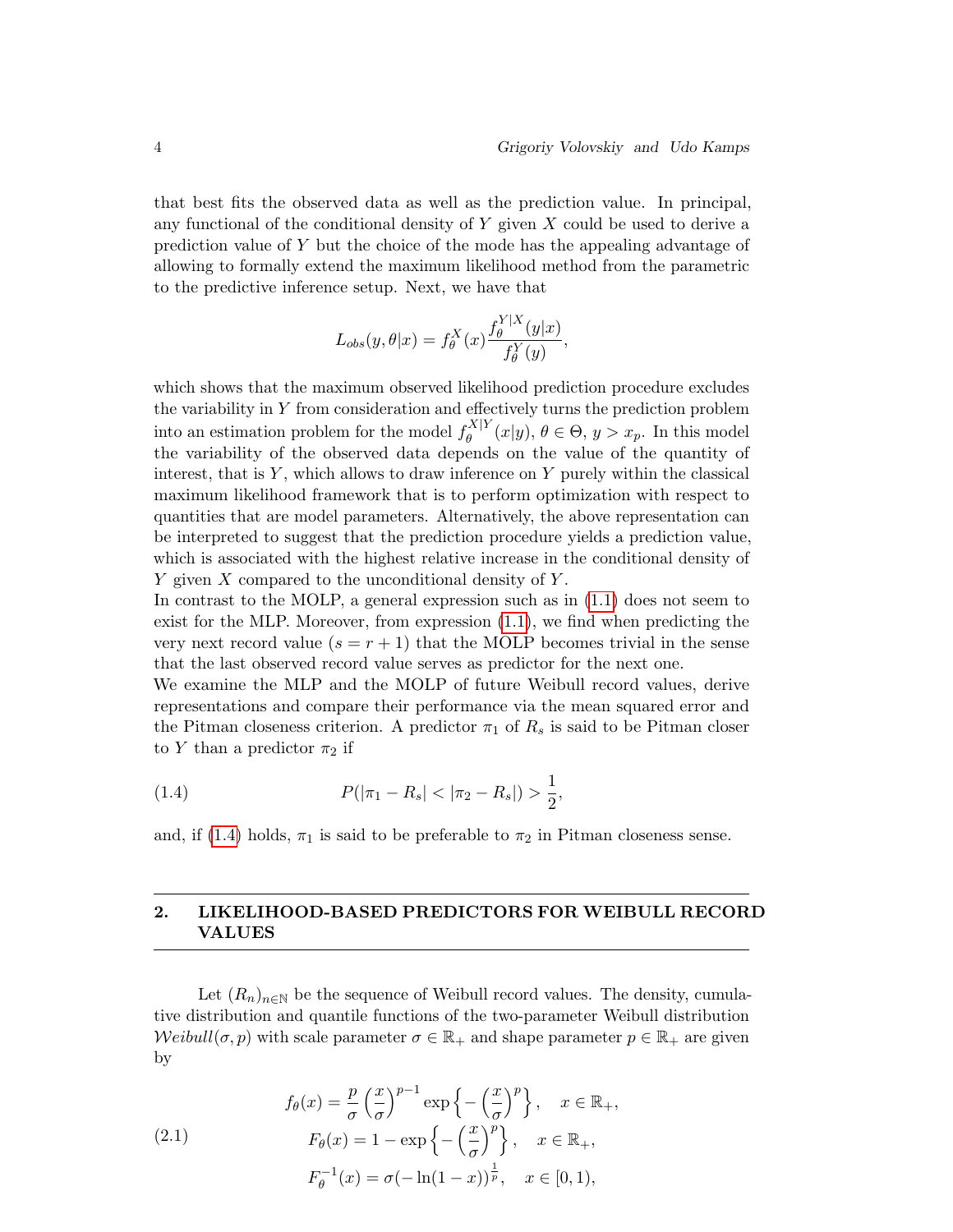where  $\theta = (\sigma, p) \in \mathbb{R}^2_+$  is the vector of the distributional parameters. For  $r, s \in \mathbb{N}$ ,  $r < s - 1$ , we derive the MOLP as well as the MLP of the future record  $R_s$  based on  $R_{\star} = (R_1, \ldots, R_r)$ . The density functions of the distribution of  $R_{\star}$  as well as of the conditional distribution of  $R_s$  given  $R_r = r_r$ ,  $r_r \in (-\infty, \omega(F_\theta))$ , can be stated in terms of  $f_{\theta}$  and  $F_{\theta}$  as follows (see [\[2\]](#page-22-1)):

(2.2)  
\n
$$
f_{\theta}^{R_{\star}}(r_1, \ldots, r_r) = \left(\prod_{i=1}^{r-1} \frac{f_{\theta}(r_i)}{1 - F_{\theta}(r_i)}\right) f_{\theta}(r_r) \mathbb{1}_{[\alpha(F_{\theta}), \omega(F_{\theta})]^r}(r_1, \ldots, r_r),
$$
\n(2.3)  
\n
$$
F_{\theta}(r_{\theta}) = \prod_{i=1}^{r} f_{\theta}(r_i) \quad (1 - F_{\theta}(r_i)) \leq r^{r-1}
$$

$$
f_{\theta}^{R_s|R_r}(r_s|r_r) = \frac{1}{(s-r-1)!} \frac{f_{\theta}(r_s)}{1 - F_{\theta}(r_r)} \left( -\ln\left(\frac{1 - F_{\theta}(r_s)}{1 - F_{\theta}(r_r)}\right) \right)^{s-r-1} \mathbb{1}_{(r_r,\omega(F_{\theta}))}(r_s),
$$
  

$$
r_s \in \mathbb{R}.
$$

The MOLP in the Weibull case can be explicitly stated.

**Proposition 2.1.** For  $s \geq 3$ , let  $R_1, \ldots, R_s$  be the first s Weibull record values. For  $r \in \mathbb{N}$ ,  $2 \le r < s - 1$ , the unique MOLP of  $R_s$  and the PMOLE of p based on  $R_{\star}$  are given by

$$
\pi_{MOLP}^{(s)} = \left(\frac{s-1}{r}\right)^{1/\hat{p}_{MOL}} R_r \quad \text{and} \quad \hat{p}_{MOL} = -\frac{r}{\ln\left(\prod_{i=1}^r \frac{R_i}{R_r}\right)}.
$$

**Proof:** With  $f_{\theta}$  and  $F_{\theta}$  as above, the function  $\Psi(\cdot|r_{\star}), r_{\star} = (r_1, \ldots, r_r) \in$  $(0, \infty)_{\lt}^r$ , in  $(1.2)$  reads

<span id="page-4-0"></span>(2.4) 
$$
\Psi(\theta|r_{\star}) = p^r \left(\prod_{i=1}^r \frac{r_i}{r_r}\right)^{p-1} \frac{1}{r_r^r}, \quad \sigma \in \mathbb{R}_+, \ p \in \mathbb{R}_+.
$$

The function  $\Psi$  does not depend on the scale parameter  $\sigma$ , thus, we only need to find a maximizing function with respect to  $p$ . Let

$$
\hat{\theta}(r_{\star}) = \left(\hat{\sigma}(r_{\star}), -r/\ln\left(\prod_{i=1}^{r} r_i/r_r\right)\right),\,
$$

where  $\hat{\beta}$  is an arbitrary measurable function on  $\mathbb{R}^r_<$  with values in  $\mathbb{R}_+$ . Then,  $\hat{\theta}$ satisfies [\(1.2\)](#page-2-0) with  $\Psi(\cdot|r_{\star})$  given by [\(2.4\)](#page-4-0). Together with

$$
F_{\theta}^{-1} \left( 1 - (1 - F_{\theta}(R_r))^{\frac{s-1}{r}} \right) = \left( \frac{s-1}{r} \right)^{\frac{1}{p}} R_r,
$$

we find the stated form of the MOLP.

 $\Box$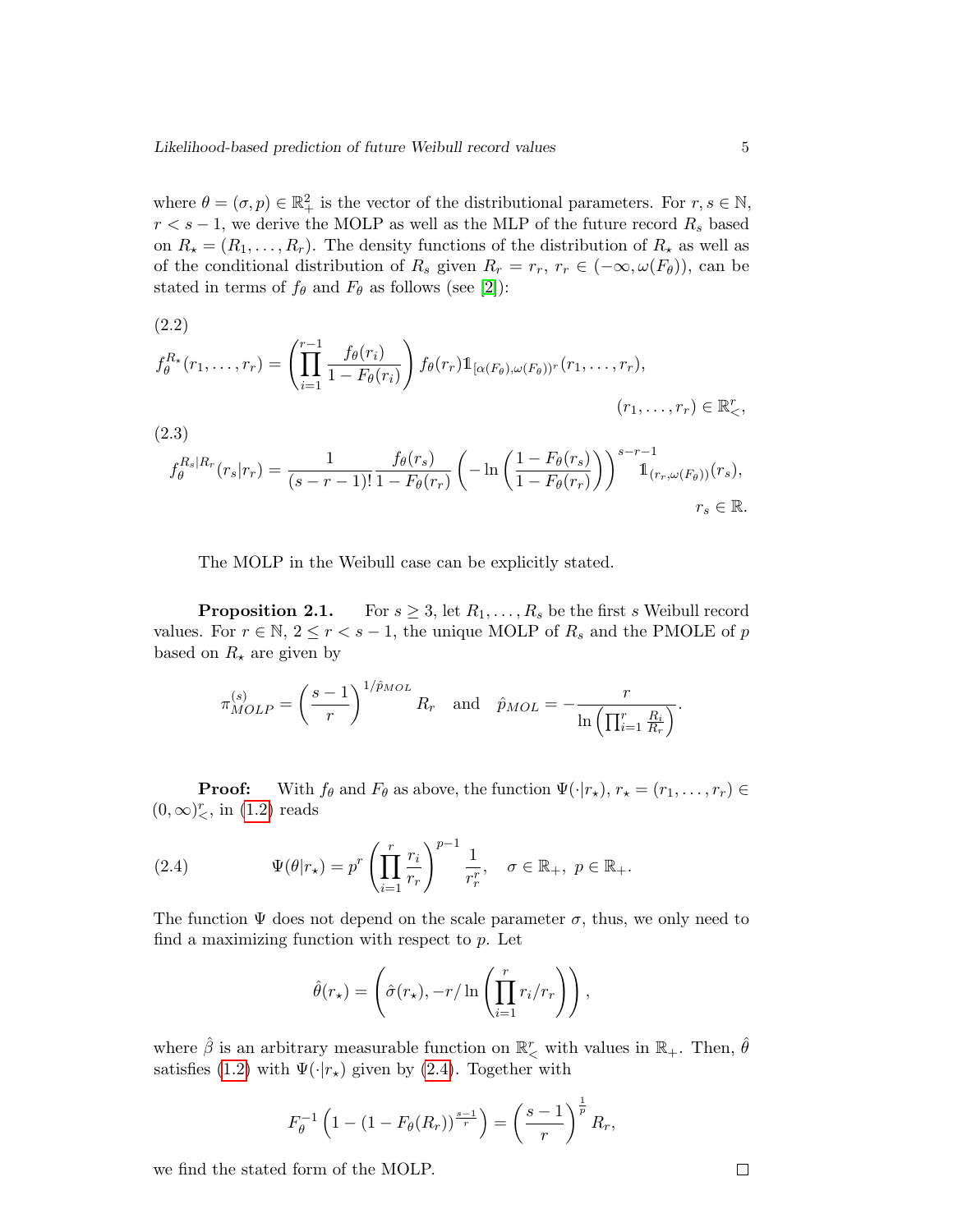**Remark 2.2.** (i) The PMOLE and the MLE of  $p$  coincide. For the MLEs of  $\sigma$  and  $p$  we refer to [\[14\]](#page-23-2).

(ii) The MOLP can also be written as  $\pi_{MOLP}^{(s)} = (s-1)^{1/\hat{p}}\hat{\sigma}$ , where  $\hat{p}$  and  $\hat{\sigma}$  are the MLEs of  $p$  and  $\sigma$ , respectively.

The maximum likelihood predictor of a future Weibull record value was derived in [\[16\]](#page-23-1) (see also [\[21,](#page-23-8) Section 5.3.5]). The respective result is contained in the following theorem.

**Proposition 2.3.** For  $s \geq 3$ , let  $R_1, \ldots, R_s$  be the first s Weibull record values. For  $r \in \mathbb{N}, 2 \le r < s - 1$ , the unique MLP of  $R_s$  based on  $R_{\star}$  is given by

$$
\pi_{MLP}^{(s)} = s^{-1/\hat{p}_{ML}} \hat{\sigma}_{ML}.
$$

Here,  $\hat{\sigma}_{ML}$  and  $\hat{p}_{ML}$  are the PMLEs of  $\sigma$  and  $p$ . The PMLE of  $\sigma$  takes the form

$$
\hat{\sigma}_{ML} = \left(\frac{s + 1/\hat{p}_{ML} - 1}{s(r + 1/\hat{p}_{ML})}\right)^{1/\hat{p}_{ML}} R_r,
$$

while the PMLE of  $p$  is obtained as the unique positive solution of

$$
p^{2} \ln \left( \prod_{i=1}^{r-1} \frac{R_{i}}{R_{r}} \right) + (r+1)p = \ln \left( \frac{r+1/p}{s+1/p-1} \right)
$$

with respect to  $p \in \mathbb{R}_+$ . For  $s = r + 1$ , the MLP takes the form  $\pi_{MLP}^{(s)} = R_r$ .

The following remark collects, in particular, some results concerning the existence of the MOLP and the MLP in the case of the three-parameter Weibull distribution, where, in [\(2.1\)](#page-3-1), x is replaced by  $x - \mu$  for some location parameter  $\mu$ .

**Remark 2.4.** (i) It is straightforward to see that the MLP can also be expressed in the form

$$
\pi_{MLP}^{(s)} = \left(\frac{s + 1/\hat{p}_{ML} - 1}{r + 1/\hat{p}_{ML}}\right)^{1/\hat{p}_{ML}} R_r.
$$

(ii) In case the underlying distribution depends on an unknown location parameter  $\mu \in \mathbb{R}$ , neither the MLP nor the MOLP exists. Indeed, consider first the derivation of the MOLP. Then, for  $r_{\star} = (r_1, \ldots, r_r) \in \mathbb{R}^r_<$ , we want to determine the global maximum of the function

$$
\Psi(\mu, p|r_{\star}) = p^r \left( \prod_{i=1}^{r-1} \frac{r_i - \mu}{r_r - \mu} \right)^{p-1} \frac{1}{(r_r - \mu)^r}, \quad (\mu, \sigma) \in (-\infty, r_1) \times \mathbb{R}_+.
$$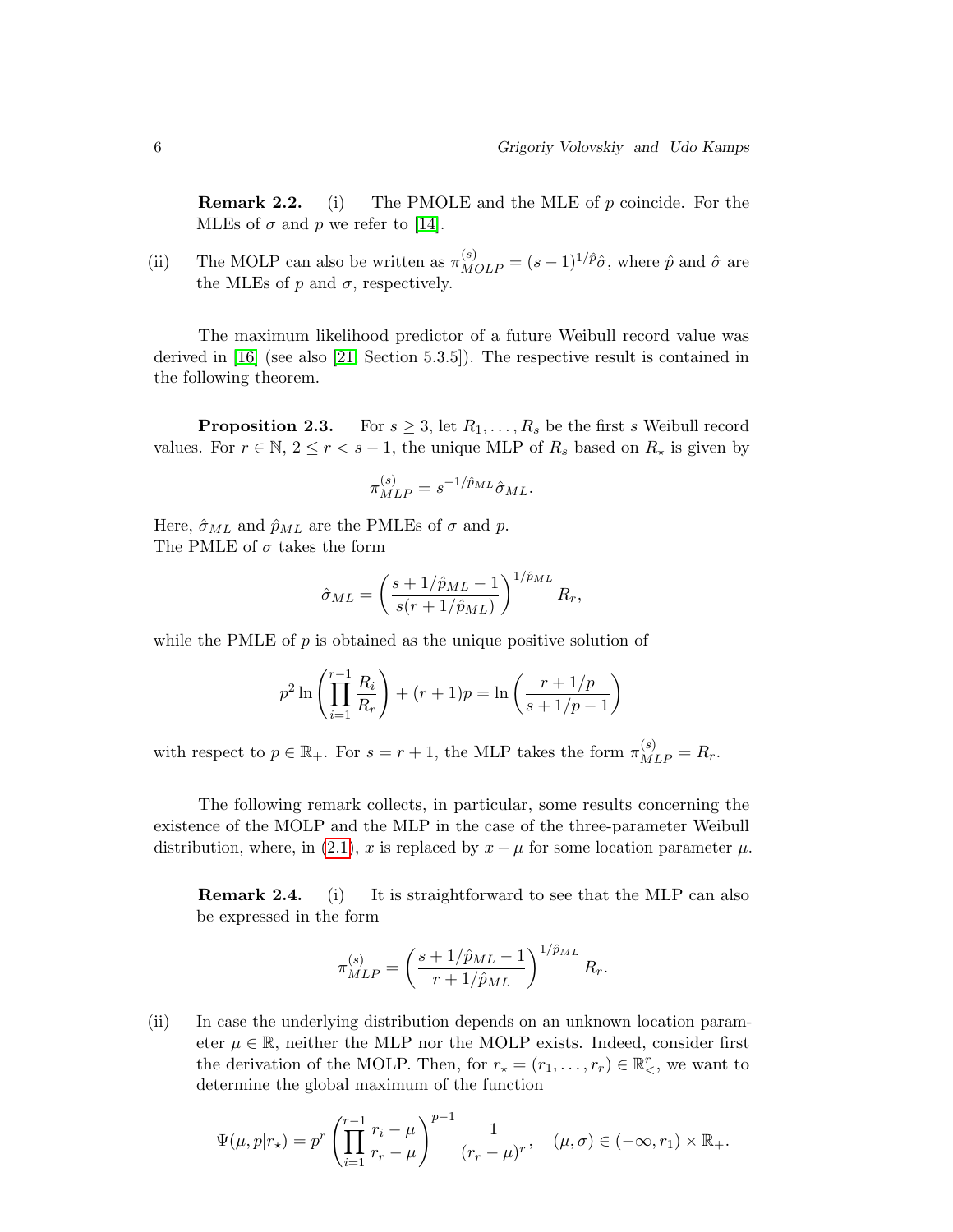We have

$$
\Psi\left(\mu, -r/\ln\left(\prod_{i=1}^{r-1}\frac{r_i-\mu}{r_r-\mu}\right)\middle| r_\star\right) \sim h\left(-\ln\left(\prod_{i=1}^{r-1}\frac{r_i-\mu}{r_r-\mu}\right)\right) \frac{r^r e^{-r}}{(r_r-r_1)^r},
$$
as  $\mu \to r_1$ , where  $h(x) = e^x/x^r$ ,  $x \in \mathbb{R}_+$ . Since  $\lim_{x\to\infty} h(x) = \infty$ ,  

$$
\lim_{\substack{\mu \to r_1 \\ \mu < r_1}} \Psi\left(\mu, -r/\ln\left(\prod_{i=1}^{r-1}\frac{r_i-\mu}{r_r-\mu}\right)\middle| r_\star\right) = \infty.
$$

Hence, function  $\Psi$  does not possess a finite global maximum.

Next, consider the derivation of the MLP. There, for  $(r_1, \ldots, r_r) \in \mathbb{R}^r_<$ , we want, in particular, to maximize the function

$$
G(\mu, p) = p^{r+1} \left( \prod_{i=1}^{r-1} \frac{r_i - \mu}{r_r - \mu} \right)^{p-1} \frac{1}{(r_r - \mu)^{r+1}} \frac{(r+1/p)^{r+1/p}}{(s+1/p-1)^{s+1/p-1}},
$$
  

$$
(\mu, \sigma) \in (-\infty, r_1) \times \mathbb{R}_+.
$$

Since

$$
\frac{(r+1/p)^{r+1/p}}{(s+1/p-1)^{s+1/p-1}}
$$
  
=  $\exp \left\{ -(s-r-1) \ln(s+1/p-1) - \frac{(s-r-1)}{rp+1} + o(1) \right\},$ 

as  $p \to 0$ , we have that

$$
G\left(\mu, -r/\ln\left(\prod_{i=1}^{r-1}\frac{r_i-\mu}{r_r-\mu}\right)\right) \sim g\left(-\ln\left(\prod_{i=1}^{r-1}\frac{r_i-\mu}{r_r-\mu}\right)\right) \frac{r^{r+1}e^{-(s-1)}}{(r_r-r_1)^{r+1}},
$$
  
as  $\mu \to r_1$ , where  $g(x) = e^{x\left(1-\frac{(s-r-1)\ln(x(\frac{1}{r+1}+\frac{s-1}{x}))}{x}\right)}/x^{r+1}, x \in \mathbb{R}_+$ . Since  
 $\lim_{n \to \infty} g(x) = \infty$ , we conclude that

 $\lim_{x \to \infty} g(x) = \infty$ , we conclude that

$$
\lim_{\mu \to r_1 \atop \mu < r_1} G\left(\mu, -r/\ln\left(\prod_{i=1}^{r-1} \frac{r_i - \mu}{r_r - \mu}\right)\right) = \infty.
$$

Hence, function G does not possess a finite global maximum.

#### 3. EVALUATION IN TERMS OF THE BIAS AND THE MSE

In the following,  $\mathcal{G}amma(a, b), a, b \in \mathbb{R}_+$ , denotes the gamma distribution with parameters a, b with density function  $f(x) = b^a x^{a-1} \exp\{-bx\} / \Gamma(a), x > 0$ , where  $\Gamma(a)$  is the gamma function evaluated at a.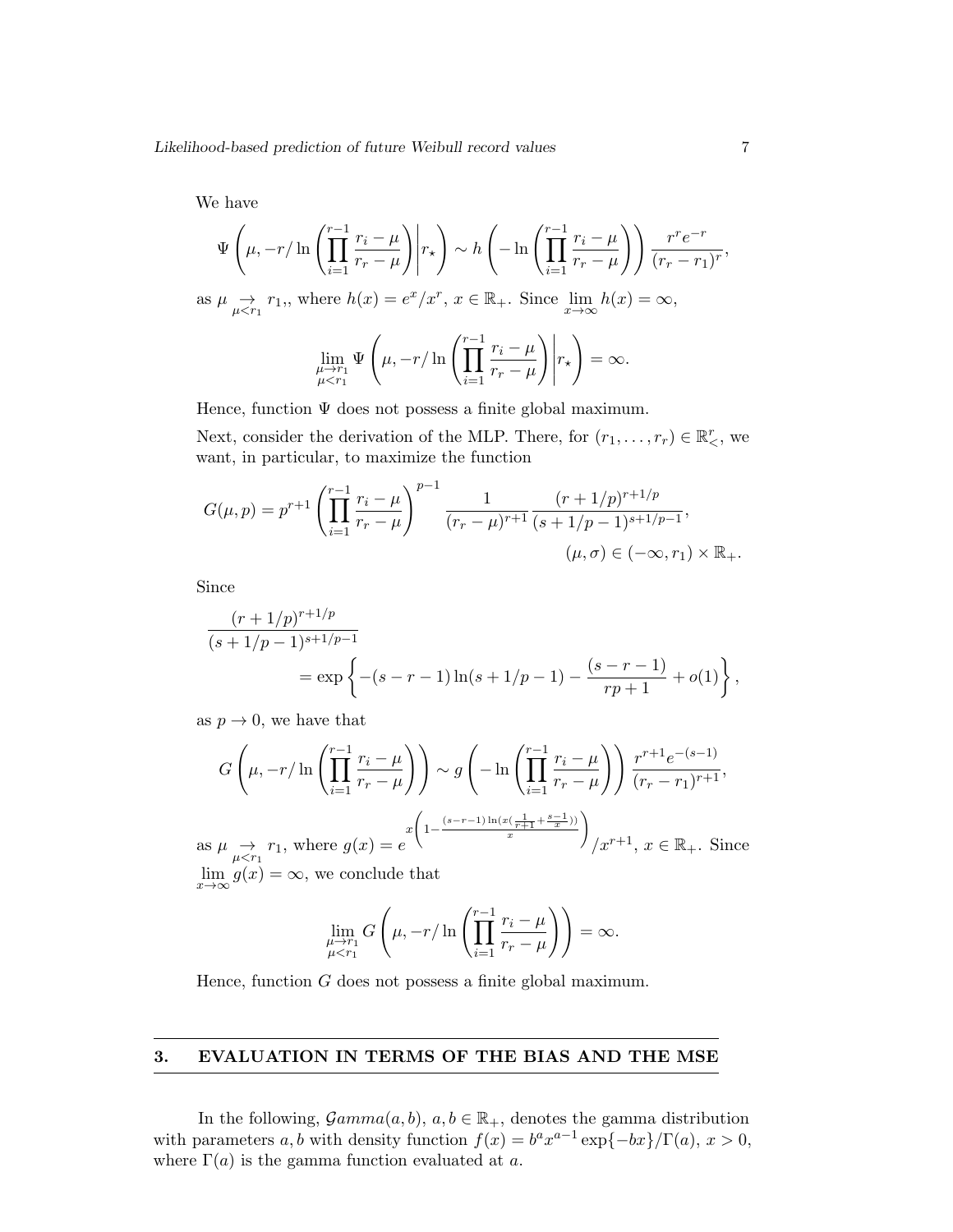**Lemma 3.1.** For  $s \geq 3$ , let  $R_1, \ldots, R_s$  be the first s Weibull record values. For  $r \in \mathbb{N}$ ,  $2 \le r < s - 1$ , the bias of the MOLP of  $R_s$  based on  $R_{\star}$  is finite if and only if  $\frac{1}{r} \ln \left( \frac{s-1}{r} \right)$  $\frac{-1}{r}$   $\big)$   $\lt p$ , in which case it is given by

$$
E(R_s - \pi_{MOLP}^{(s)}) = \sigma \frac{\Gamma\left(s + \frac{1}{p}\right)}{\Gamma(s)} \left(1 - \frac{\prod_{i=r}^{s-1} \left(1 + \frac{1}{pi}\right)^{-1}}{\left(1 - \frac{1}{pr} \ln\left(\frac{s-1}{r}\right)\right)^{r-1}}\right).
$$

If  $\frac{1}{r} \ln \left( \frac{s-1}{r} \right)$  $\frac{(-1)}{r}$   $\geq p$ , then  $E(R_s - \pi_{MOLP}^{(s)}) = -\infty$ .

**Proof:** To prove the statement, we derive the expression for the expectation of  $\pi_{MOLP}^{(s)}$  and use that the integral is linear if one of the integrand functions is integrable (cf. [\[17,](#page-23-9) p. 135]). By [\[14,](#page-23-2) p. 42],  $R_r$  and  $\hat{p}_{MOL}$  are independent and  $pr/\hat{p}_{MOL} \sim \mathcal{G}amma(r-1,1)$ . Using results in [\[2,](#page-22-1) section 2.7.1], we conclude that

$$
E(\pi_{MOLP}^{(s)})
$$
  
\n
$$
= E\left(\left(\frac{s-1}{r}\right)^{1/\hat{p}_{MOL}} R_r\right) = E(R_r)E\left(\left(\frac{s-1}{r}\right)^{1/\hat{p}_{MOL}}\right)
$$
  
\n
$$
= E(R_r)E\left(\exp\left\{\frac{1}{pr}\ln\left(\frac{s-1}{r}\right)\frac{pr}{\hat{p}_{MOL}}\right\}\right) = E(R_r)\frac{1}{\left(1 - \frac{1}{pr}\ln\left(\frac{s-1}{r}\right)\right)^{r-1}}
$$
  
\n
$$
= \sigma\frac{\Gamma\left(r + \frac{1}{p}\right)}{\Gamma\left(r\right)}\frac{1}{\left(1 - \frac{1}{pr}\ln\left(\frac{s-1}{r}\right)\right)^{r-1}} = \sigma\frac{\Gamma\left(s + \frac{1}{p}\right)}{\Gamma\left(s\right)}\frac{\prod_{i=r}^{s-1}(1 + \frac{1}{pi})^{-1}}{\left(1 - \frac{1}{pr}\ln\left(\frac{s-1}{r}\right)\right)^{r-1}}
$$
  
\n
$$
= E(R_s)\frac{\prod_{i=r}^{s-1}(1 + \frac{1}{pi})^{-1}}{\left(1 - \frac{1}{pr}\ln\left(\frac{s-1}{r}\right)\right)^{r-1}},
$$

where in the fourth equality we used the expression for the moment generating function of the  $\mathcal{G}amma(r-1,1)$  distribution to evaluate  $E\left(\exp\left\{\frac{1}{m}\right\}\right)$  $\left.\frac{\partial r}{\partial t}\right.\}$  $\frac{-1}{r}$ )  $\frac{pr}{\hat{p}}$  $\frac{1}{pr}\ln\left(\frac{s-1}{r}\right)$ which is finite if and only if  $\frac{1}{pr}$  ln  $\left(\frac{s-1}{r}\right)$  $\frac{-1}{r}$   $\Big)$  < 1, as well as the fact that  $\Gamma(x+1) = \Gamma(x)x$ ,  $x \in \mathbb{R}_+$ . Now, linearity of the integral yields the desired conclusion.  $\Box$ 

**Lemma 3.2.** For  $s \geq 3$ , let  $R_1, \ldots, R_s$  be the first s Weibull record values. For  $r \in \mathbb{N}$ ,  $2 \le r < s - 1$ , the MSE of the MOLP of  $R_s$  based on  $R_{\star}$  is finite if and only if  $\frac{2}{r} \ln(\frac{s-1}{r}) < p$ , in which case it is given by

$$
\text{MSE}(\pi_{MOLP}^{(s)}) = \sigma^2 \frac{\Gamma(s+\frac{2}{p})}{\Gamma(s)} \left( 1 - 2 \frac{\prod_{i=r}^{s-1} (1+\frac{1}{pi})^{-1}}{\left( 1 - \frac{1}{pr} \ln(\frac{s-1}{r}) \right)^{r-1}} + \frac{\prod_{i=r}^{s-1} (1+\frac{2}{pi})^{-1}}{\left( 1 - \frac{2}{pr} \ln(\frac{s-1}{r}) \right)^{r-1}} \right).
$$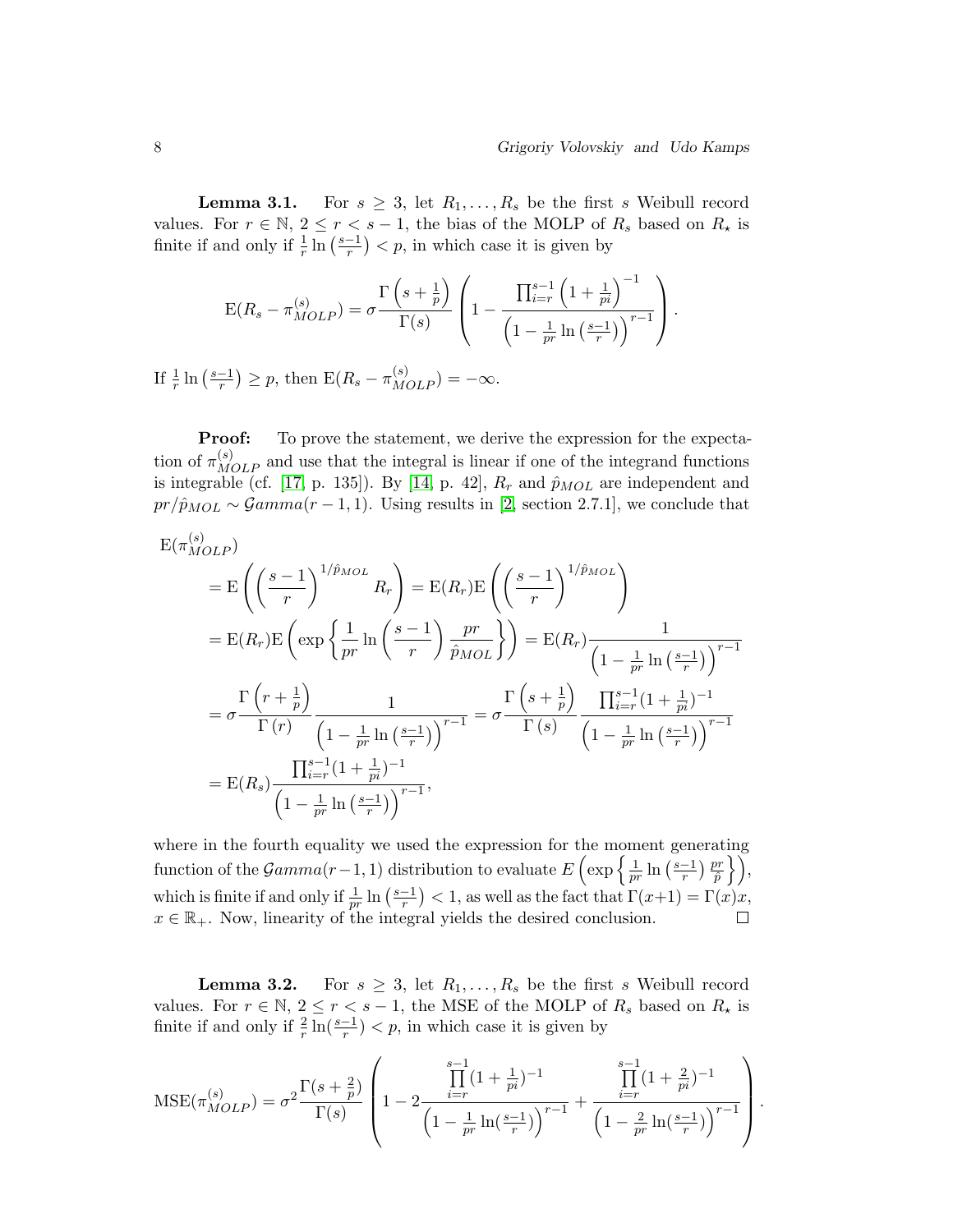**Proof:** To prove the statement, we use that

$$
(R_s - \pi_{MOLP}^{(s)})^2 = R_s^2 - 2R_s R_r \left(\frac{s-1}{r}\right)^{1/\hat{p}_{MOL}} + (\pi_{MOLP}^{(s)})^2
$$

as well as the fact that the integral is linear if the integrand can be written as a sum of an integrable and a quasi-integrable function (cf.  $[17, p. 135]$ ). By  $[2,$ Theorem 3.3.1], we have

$$
E(R_s^2) = \sigma^2 \frac{\Gamma(s + \frac{2}{p})}{\Gamma(s)},
$$
  
\n
$$
E(R_r R_s) = \sigma^2 \frac{\Gamma(s + \frac{2}{p})}{\Gamma(s)} \prod_{i=r}^{s-1} \left(1 + \frac{1}{pi}\right)^{-1},
$$

and a similar argument as in the proof of Lemma [3.1](#page-0-0) yields

$$
E((\pi_{MOLP}^{(s)})^2) = \begin{cases} \sigma^2 \frac{\Gamma(r+\frac{2}{p})}{\Gamma(r)} \frac{1}{\left(1-\frac{2}{pr}\ln\left(\frac{s-1}{r}\right)\right)^{r-1}} & \frac{2}{r} \ln\left(\frac{s-1}{r}\right) < p \\ \infty & \frac{2}{r} \ln\left(\frac{s-1}{r}\right) \ge p \\ \sigma^2 \frac{\Gamma(s+\frac{2}{p})}{\Gamma(s)} & \frac{\prod_{i=r}^{s-1} (1+\frac{2}{pi})^{-1}}{\left(1-\frac{2}{pr}\ln\left(\frac{s-1}{r}\right)\right)^{r-1}} & \frac{2}{r} \ln\left(\frac{s-1}{r}\right) < p \\ \infty & \frac{2}{r} \ln\left(\frac{s-1}{r}\right) \ge p \end{cases}
$$

Combining these results, we conclude that

$$
MSE(\pi_{MOLP}^{(s)})
$$
\n
$$
= E((R_s - \pi_{MOLP}^{(s)})^2)
$$
\n
$$
= \begin{cases}\n\sigma^2 \frac{\Gamma(s + \frac{2}{p})}{\Gamma(s)} \left(1 - 2 \frac{\prod_{i=r}^{s-1} (1 + \frac{1}{pi})^{-1}}{\left(1 - \frac{1}{pr} \ln\left(\frac{s-1}{r}\right)\right)^{r-1}} + \frac{\prod_{i=r}^{s-1} (1 + \frac{2}{pi})^{-1}}{\left(1 - \frac{2}{pr} \ln\left(\frac{s-1}{r}\right)\right)^{r-1}}\right) & \frac{2}{r} \ln\left(\frac{s-1}{r}\right) < p \\
\infty & 1 < \frac{pr}{\ln\left(\frac{s-1}{r}\right)} \le 2\n\end{cases}
$$

Finally, it remains to show that  $MSE(\pi_{MOLP}^{(s)}) = \infty$  for  $p \leq \frac{1}{r}$  $\frac{1}{r}\ln(\frac{s-1}{r})$  $\frac{-1}{r}$ ). Lemma [3.1](#page-0-0) implies that  $E(|R_s - \pi_{MOLP}^{(s)}|) = \infty$  for  $p \leq \frac{1}{r}$  $\frac{1}{r}\ln(\frac{s-1}{r})$  $\frac{-1}{r}$ ). By the well-known embedding theorem for Lebesgue spaces (cf. [\[17,](#page-23-9) Example 8.4.9 (2)]), we find  $E((R_s - \pi_{MOLP}^{(s)})^2) = \infty$  for  $p \leq \frac{1}{r}$  $\frac{1}{r}\ln(\frac{s-1}{r}).$  $\Box$ 

Table [1](#page-10-0) contain the biases and MSEs of the MLP (estimated from 10<sup>7</sup> Monte Carlo replications) and the MOLP for various values of  $r$ ,  $s$  and  $p$ , and with  $\sigma = 1$ . Results in boldface represent all best results in terms of the MSE among the prediction methods, provided the best result is achieved by the MLP. The simulation results indicate that the MOLP exhibits superior performance based on the MSE in most cases. There are a few exceptions though, which suggest that the MLP has a lower MSE in cases when p, r are small  $(p = 0.5, r = 3)$  and  $s = r + 2$ .

.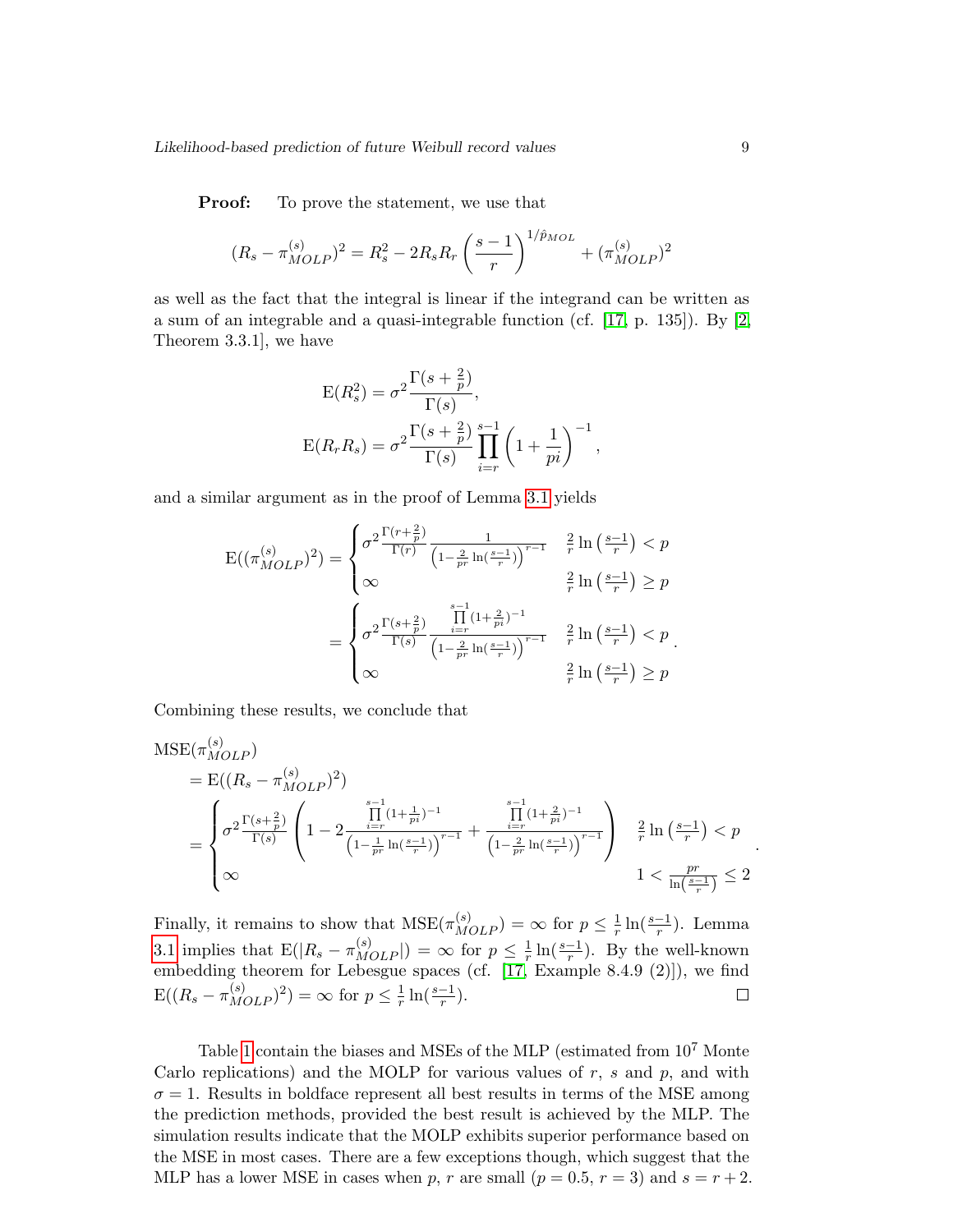It should be noted that the MSE of the MOLP can become large (or even infinite) for small values of p in  $(0, 1)$ , small values of r and a higher gap between r and s (see Table [1\)](#page-10-0). This is due to the fact that, in theses cases,  $(2/r)\ln((s-1)/r)$ is close to p from below (or exceeds  $p$ ), which yields large (or infinite) MSEs by means of Lemma [3.2.](#page-0-0) However, the situation of a small r combined with a large gap between r and s is not meaningful in practice. Moreover, one can observe that the difference in performance becomes smaller as the sample size increases.

## 4. COMPARISON IN TERMS OF PITMAN'S MEASURE OF CLOSE-NESS

Since the MLP  $\pi_{MLP}^{(s)}$  of  $R_s$  based on  $R_{\star}$  is not given in closed form, we are not able to derive an analytic expression for the Pitman efficiency of the MOLP  $\pi_{MOLP}^{(s)}$  relative to  $\pi_{MLP}^{(s)}$ . We therefore aim at establishing a lower bound on the Pitman efficiency. The following lemmas are required to establish the desired result.

**Lemma 4.1.** For  $s \geq 3$ , let  $R_1, \ldots, R_s$  be the first s Weibull record values. For  $r \in \mathbb{N}, 2 \leq r < s-1$ , the MOLP of  $R_s$  is always greater than the MLP of  $R_s$ .

**Proof:** Indeed, we know that, for  $(r_1, \ldots, r_r) \in (0, \infty)^r_<$ , the PMLE of p satisfies the equation

$$
p\left(p\ln\left(\prod_{i=1}^{r-1}\frac{r_i}{r_r}\right) + r + 1\right) = \ln\left(\frac{r+1/p}{s+1/p-1}\right).
$$

Note that  $\ln \left( \frac{r+1/p}{r+1/p} \right)$  $\left(\frac{r+1/p}{s+1/p-1}\right)$  < 0,  $p \in \mathbb{R}_+$ . Consequently, since  $\ln\left(\prod_{i=1}^{r-1} r_i/r_r\right)$  < 0, the solution of the above equation is always greater than  $-(r+1)/\ln(\prod_{i=1}^{r-1}r_i/r_r)$  (=  $r+1$  $\frac{+1}{r}\hat{p}_{MOL}$ ). Now, for  $\alpha, \beta \in \mathbb{R}, 0 < \alpha < \beta$ , consider the functions

$$
f_{\alpha,\beta}(t) = \frac{\beta+t}{\alpha+t}, \quad g_{\alpha,\beta}(t) = f_{\alpha,\beta}(t)^t, \quad t \in (-\alpha,\infty).
$$

Differentiating  $f_{\alpha,\beta}$  and  $g_{\alpha,\beta}$  yields

$$
f'_{\alpha,\beta}(t) = -\frac{\beta - \alpha}{(\alpha + t)^2}, \quad g'_{\alpha,\beta}(t) = f_{\alpha,\beta}(t) \left( \ln(f_{\alpha,\beta}(t)) + t \frac{f'_{\alpha,\beta}(t)}{f_{\alpha,\beta}(t)} \right), \quad t \in (-\alpha, \infty).
$$

Obviously,  $f'_{\alpha,\beta}(t) < 0$ ,  $t \in (-\alpha,\infty)$ . Hence,  $f_{\alpha,\beta}$  is a strictly decreasing function.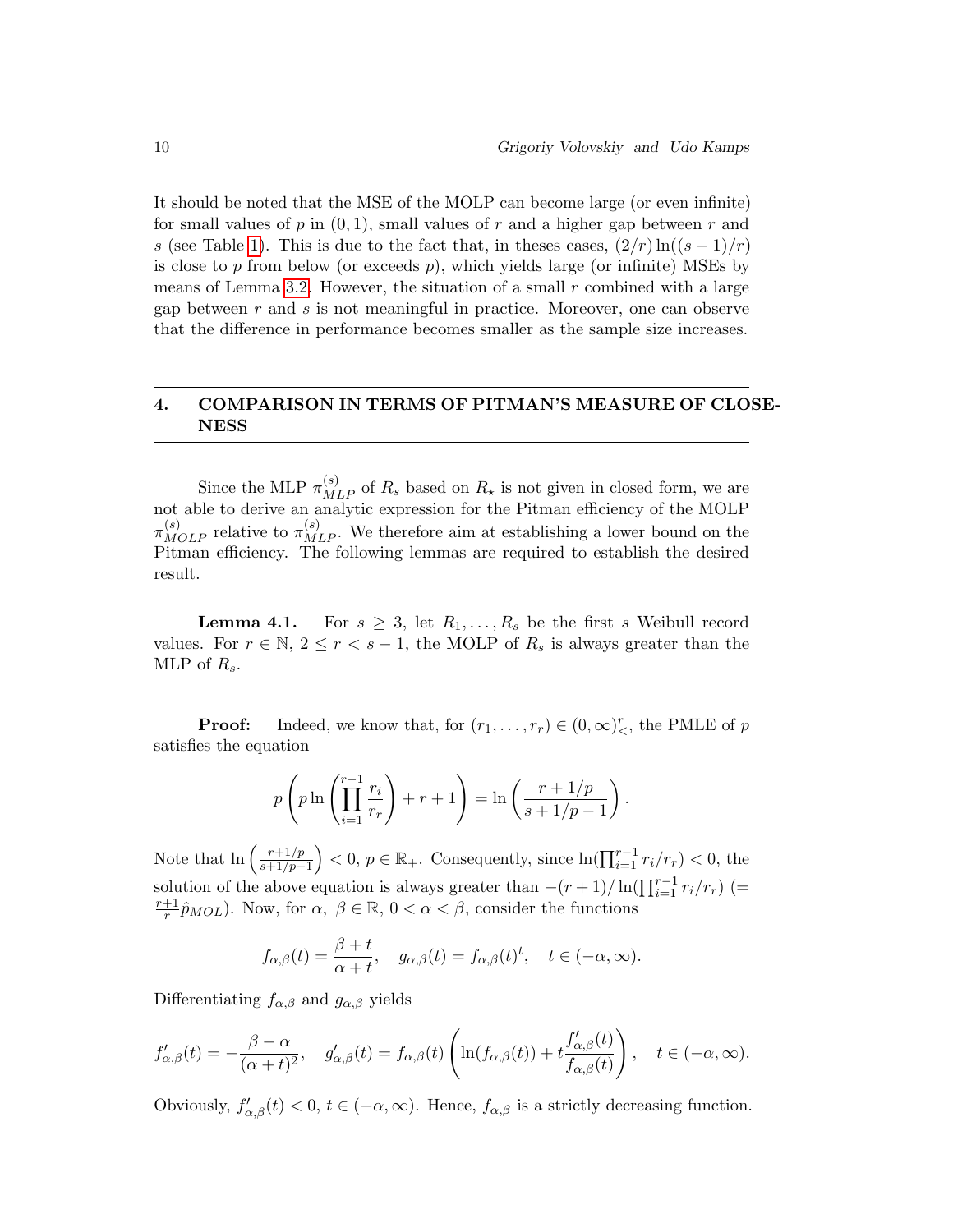<span id="page-10-0"></span>

| $r\backslash s$ | Predictor                 |                  | $r+2$                     |                |                |                |                |                |                | $r+3$            |                          |                |                |                |                |                |                |
|-----------------|---------------------------|------------------|---------------------------|----------------|----------------|----------------|----------------|----------------|----------------|------------------|--------------------------|----------------|----------------|----------------|----------------|----------------|----------------|
|                 |                           | $p = 0.5$        |                           | $p = 1.5$      |                | $p=2$          |                | $p = 2.5$      |                | $p = 0.5$        |                          | $p = 1.5$      |                | $p=2$          |                | $p = 2.5$      |                |
|                 |                           | <b>Bias</b>      | <b>MSE</b>                | <b>Bias</b>    | <b>MSE</b>     | <b>Bias</b>    | <b>MSE</b>     | <b>Bias</b>    | <b>MSE</b>     | <b>Bias</b>      | <b>MSE</b>               | <b>Bias</b>    | <b>MSE</b>     | <b>Bias</b>    | <b>MSE</b>     | <b>Bias</b>    | <b>MSE</b>     |
| 3               | <b>MLP</b>                | 15.299           | 579.159                   | 0.679          | 0.808          | 0.408          | 0.292          | 0.287          | 0.145          | 24.711           | 1,309.337                | 0.914          | 1.363          | 0.534          | 0.471          | 0.369          | 0.228          |
|                 | MOLP                      | 11.629           | 569.880                   | 0.571          | 0.730          | 0.348          | 0.264          | 0.246          | 0.132          | 14.406           | 2,590.372                | 0.689          | 1.257          | 0.414          | 0.427          | 0.290          | 0.205          |
| 5               | <b>MLP</b>                | 19.869           | 984.181                   | 0.524          | 0.548          | 0.292          | 0.171          | 0.196          | 0.077          | 29.635           | 2,008.898                | 0.670          | 0.881          | 0.365          | 0.266          | 0.241          | 0.118          |
|                 | <b>MOLP</b>               | 15.387           | 885.968                   | 0.446          | 0.496          | 0.251          | 0.155          | 0.170          | 0.071          | 18.515           | 2,042.598                | 0.508          | 0.787          | 0.284          | 0.237          | 0.190          | 0.105          |
| 10              | <b>MLP</b>                | 30.423           | 2,409.340                 | 0.372          | 0.323          | 0.186          | 0.082          | 0.117          | 0.033          | 40.279           | 4, 281.257               | 0.439          | 0.486          | 0.217          | 0.120          | 0.135          | 0.047          |
|                 | <b>MOLP</b>               | 25.197           | 2,169.620                 | 0.332          | 0.300          | 0.168          | 0.076          | 0.106          | 0.031          | 28.332           | 3,842.880                | 0.357          | 0.441          | 0.180          | 0.110          | 0.113          | 0.043          |
| 15              | <b>MLP</b>                | 40.638           | 4, 442.341                | 0.309          | 0.239          | 0.145          | 0.053          | 0.088          | 0.020          | 50.312           | 7,340.106                | 0.350          | 0.348          | 0.163          | 0.076          | 0.098          | 0.028          |
|                 | MOLP                      | 35.132           | 4,065.112                 | 0.283          | 0.226          | 0.134          | 0.051          | 0.082          | 0.019          | 38.237           | 6,601.259                | 0.298          | 0.322          | 0.141          | 0.071          | 0.086          | 0.026          |
| 20              | <b>MLP</b>                | 50.727           | 7,064.397                 | 0.273          | 0.194          | 0.123          | 0.039          | 0.072          | 0.014          | 60.330           | 11, 192.520              | 0.302          | 0.277          | 0.134          | 0.056          | 0.079          | 0.019          |
|                 | <b>MOLP</b>               | 45.099           | 6,562.983                 | 0.254          | 0.185          | 0.115          | 0.038          | 0.068          | 0.013          | 48.183           | 10, 183.050              | 0.265          | 0.260          | 0.119          | 0.052          | 0.071          | 0.018          |
| $r\backslash s$ | Predictor                 | $r+4$            |                           |                |                |                |                |                | $r+5$          |                  |                          |                |                |                |                |                |                |
|                 |                           | $p = 0.5$        |                           | $p = 1.5$      |                | $p=2$          |                | $p = 2.5$      |                | $p = 0.5$        |                          | $p = 1.5$      |                | $p=2$          |                | $p = 2.5$      |                |
|                 |                           | <b>Bias</b>      | <b>MSE</b>                | <b>Bias</b>    | <b>MSE</b>     | <b>Bias</b>    | <b>MSE</b>     | <b>Bias</b>    | <b>MSE</b>     | <b>Bias</b>      | <b>MSE</b>               | <b>Bias</b>    | <b>MSE</b>     | <b>Bias</b>    | <b>MSE</b>     | Bias           | MSE            |
| 3               | <b>MLP</b><br><b>MOLP</b> | 36.179<br>14.526 | 2,526.103<br>60, 224.680  | 1.145<br>0.799 | 2.028<br>1.990 | 0.655<br>0.475 | 0.676<br>0.632 | 0.447<br>0.331 | 0.320<br>0.293 | 49.757<br>8.623  | $\overline{\phantom{0}}$ | 1.372<br>0.901 | 2.801<br>2.981 | 0.771<br>0.532 | 0.903<br>0.880 | 0.520<br>0.369 | 0.419<br>0.394 |
| 5               | <b>MLP</b>                | 41.340           | 3,612.705                 | 0.817          | 1.276          | 0.437          | 0.373          | 0.285          | 0.162          | 55.020           | 5,967.848                | 0.964          | 1.733          | 0.507          | 0.492          | 0.328          | 0.211          |
|                 | MOLP                      | 20.992           | 4,742.856                 | 0.568          | 1.161          | 0.315          | 0.335          | 0.210          | 0.145          | 22.353           | 11, 142.580              | 0.626          | 1.623          | 0.344          | 0.449          | 0.229          | 0.190          |
| 10              | <b>MLP</b>                | 51.544           | 6,913.748                 | 0.508          | 0.672          | 0.247          | 0.163          | 0.153          | 0.063          | 64.231           | 10, 459.760              | 0.579          | 0.883          | 0.278          | 0.209          | 0.170          | 0.080          |
|                 | <b>MOLP</b>               | 31.323           | 6,464.899                 | 0.382          | 0.608          | 0.191          | 0.148          | 0.120          | 0.057          | 34.083           | 10, 444.290              | 0.407          | 0.802          | 0.203          | 0.190          | 0.127          | 0.073          |
| 15              | <b>MLP</b>                | 61.189           | 11, 164.670               | 0.392          | 0.469          | 0.181          | 0.101          | 0.108          | 0.037          | 73.097           | 16,080.470               | 0.435          | 0.604          | 0.198          | 0.128          | 0.118          | 0.046          |
|                 | <b>MOLP</b>               | 41.279           | 10, 142.230               | 0.313          | 0.432          | 0.147          | 0.094          | 0.089          | 0.034          | 44.221           | 14, 965.170              | 0.328          | 0.555          | 0.154          | 0.118          | 0.093          | 0.042          |
|                 | <b>MLP</b>                | 70.786           | 16, 400.880<br>14,927.090 | 0.331<br>0.275 | 0.368<br>0.343 | 0.146<br>0.124 | 0.073<br>0.068 | 0.085<br>0.073 | 0.025<br>0.024 | 82.231<br>54.225 | 22,872.340<br>21,027.620 | 0.360<br>0.285 | 0.467<br>0.434 | 0.158<br>0.128 | 0.092<br>0.085 | 0.091<br>0.075 | 0.031<br>0.029 |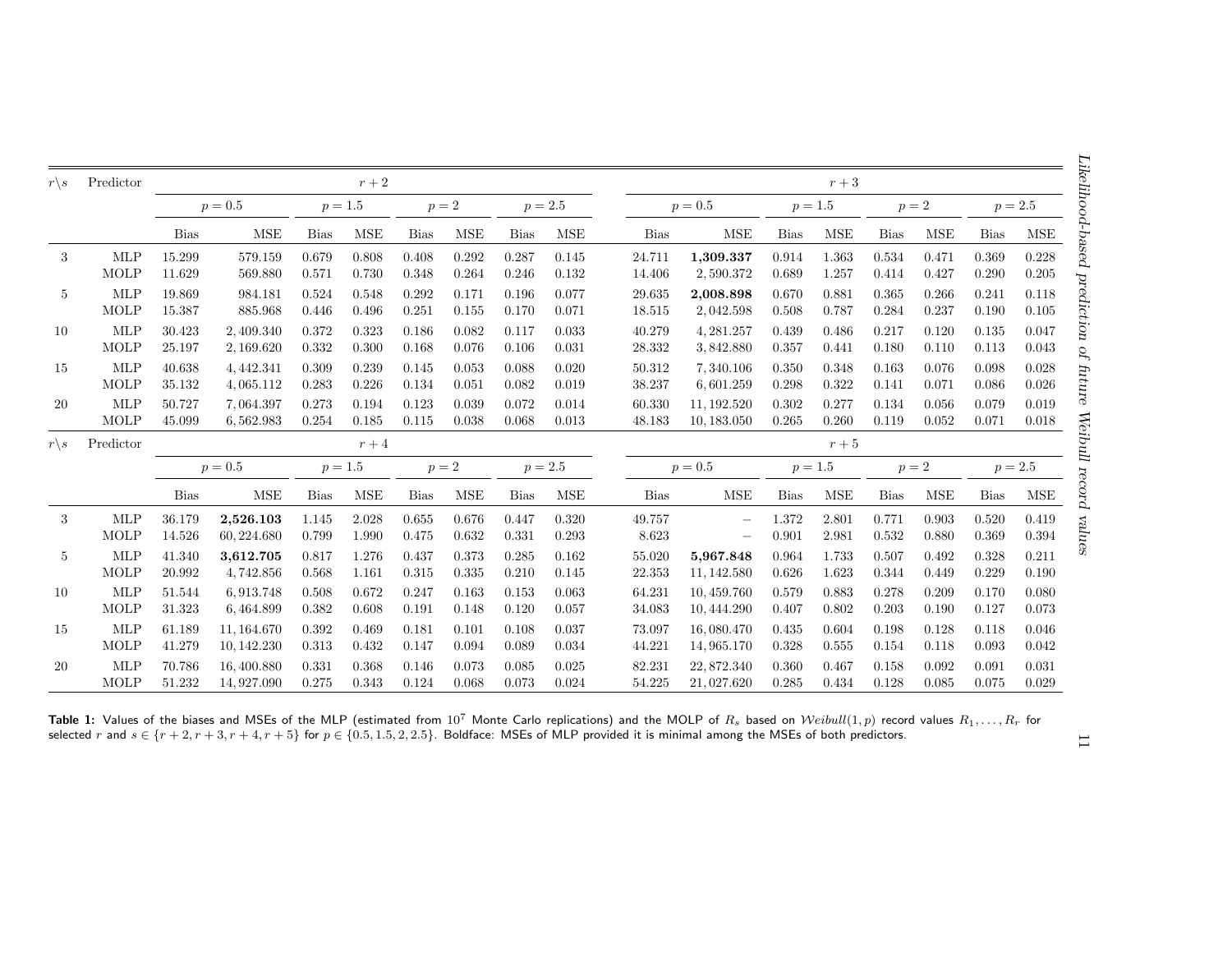.

Furthermore, for  $t \in (-\alpha, \infty)$ ,

$$
\ln(f_{\alpha,\beta}(t)) + t \frac{f'_{\alpha,\beta}(t)}{f_{\alpha,\beta}(t)} = \ln\left(1 + \frac{\beta - \alpha}{\alpha + t}\right) + t \frac{\alpha - \beta}{(\alpha + t)(\beta + t)}
$$
  
> 
$$
\frac{\beta - \alpha}{\beta + t} + t \frac{\alpha - \beta}{(\alpha + t)(\beta + t)}
$$
  
= 
$$
\frac{\alpha(\beta - \alpha)}{(\alpha + t)(\beta + t)} > 0,
$$

where we used the inequality  $x/(x+1) < \ln(1+x)$ , for  $x > -1$ ,  $x \neq 0$ . Thus,  $g_{\alpha,\beta}$ is a strictly increasing function. Using the preceding results, we obtain

$$
\pi_{MLP}^{(s)} = g_{r,s-1}(1/\hat{p}_{ML})R_r
$$
  

$$
< g_{r,s-1}(1/\hat{p}_{MOL})R_r
$$
  

$$
= f_{r,s-1}(1/\hat{p}_{MOL})^{1/\hat{p}_{MOL}}R_r
$$
  

$$
< f_{r,s-1}(0)^{1/\hat{p}_{MOL}}R_r = \pi_{MOLP}^{(s)}.
$$

**Lemma 4.2.** For  $s \geq 3$ , let  $R_1, \ldots, R_s$  be the first s Weibull record values. For  $r \in \mathbb{N}$ ,  $2 \le r < s - 1$ , the probability of  $R_s$  exceeding its MOLP based on  $R_{\star}$  is given by

$$
P(\pi_{MOLP}^{(s)} < R_s) = \sum_{j=r}^{s-1} \sum_{i=0}^{s-1-j} (-1)^i \binom{s-1}{j} \binom{s-1-j}{i} \frac{1}{\left(1 + \frac{i+j}{r} \ln\left(\frac{s-1}{r}\right)\right)^{r-1}}.
$$

In particular, this probability is independent of the distributional parameters  $\sigma$ and p.

Proof: Observe that

$$
\pi_{MOLP}^{(s)} < R_s \quad \Longleftrightarrow \quad \frac{s-1}{r} < \left(\frac{R_s}{R_r}\right)^{\hat{p}_{MOL}}
$$

Let G denote the cumulative distribution function of  $(R_s/R_r)^{1/\hat{p}_{MOL}}$ . By the results in [\[14,](#page-23-2) section 4], G admits the representation

$$
G(t)=\int\limits_0^\infty H\left(\frac{r}{s-r}\left(t^{\frac{z}{2r}}-1\right)\Big|2(s-r),2r\right)f_{\chi^2}(z|2(r-1))dz,\quad t\in (1,\infty).
$$

Here, for  $n, m \in \mathbb{N}$ ,  $H(\cdot | n, m)$  denotes the cumulative distribution function of the F distribution with parameters n and m, and  $f_{\chi^2}(\cdot|n)$  denotes the density function of the  $\chi^2$  distribution with parameter n. First, note that

$$
H\left(\frac{r}{s-r}\left(t^{\frac{z}{2r}}-1\right)\Big|2(s-r),2r\right) = I_{1-t^{-\frac{z}{2r}}}(s-r,r) = 1 - I_{t^{-\frac{z}{2r}}}(r,s-r).
$$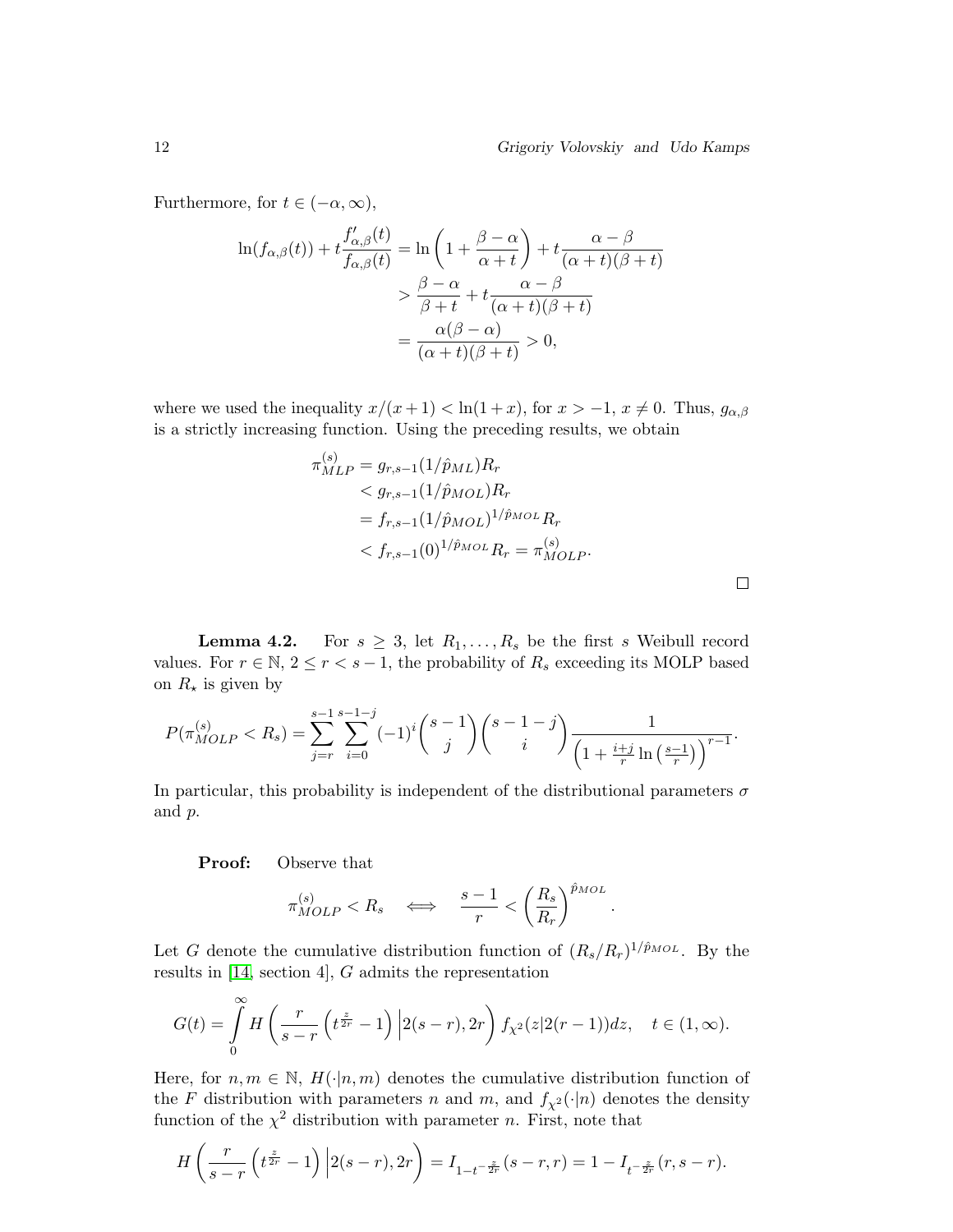Consequently,

 $\sim$ 

$$
P(\pi_{MOLP}^{(s)} < R_s) = 1 - G\left(\frac{s-1}{r}\right) = \int_{0}^{\infty} I_{\left(\frac{r}{s-1}\right)^{\frac{z}{2r}}}(r, s-r) f_{\chi^2}(z|2(r-1)) dz.
$$

Furthermore, since the parameters of the regularized incomplete beta function are integers, we have, by the relation of the regularized incomplete beta function to the binomial expansion (see  $[8, (6.6.4)]$ ),

$$
I_x(r, s-r) = \sum_{j=r}^{s-1} {s-1 \choose j} x^j (1-x)^{s-1-j}
$$
  
= 
$$
\sum_{j=r}^{s-1} \sum_{i=0}^{s-1-j} (-1)^i {s-1 \choose j} {s-1-j \choose i} x^{i+j}, \quad x \in (0,1).
$$

From the preceding results we infer that

$$
P(\pi_{MOLP}^{(s)} < R_s)
$$
  
\n
$$
= \int_{0}^{\infty} I_{\left(\frac{r}{s-1}\right)^{\frac{z}{2r}}}(r, s-r) f_{\chi^2}(z|2(r-1)) dz
$$
  
\n
$$
= \sum_{j=r}^{s-1} \sum_{i=0}^{s-1-j} (-1)^i {s-1 \choose j} {s-1-j \choose i} \int_{0}^{\infty} \left(\frac{r}{s-1}\right)^{\frac{i+j}{2r}z} f_{\chi^2}(z|2(r-1)) dz
$$
  
\n
$$
= \sum_{j=r}^{s-1} \sum_{i=0}^{s-1-j} (-1)^i {s-1 \choose j} {s-1-j \choose i} \int_{0}^{\infty} e^{\frac{izj}{2r} \ln\left(\frac{r}{s-1}\right)z} f_{\chi^2}(z|2(r-1)) dz
$$
  
\n
$$
= \sum_{j=r}^{s-1} \sum_{i=0}^{s-1-j} (-1)^i {s-1 \choose j} {s-1-j \choose i} \frac{1}{\left(1+\frac{i+j}{r} \ln\left(\frac{s-1}{r}\right)\right)^{r-1}},
$$

where in the last equality we used the expression for the moment generating function of the  $\chi^2(2(r - 1))$  distribution to evaluate the integrals  $\int_0^\infty e^{\frac{i+j}{2r}\ln\left(\frac{r}{s-1}\right)z} f_{\chi^2}(z|2(r-1))dz$ . This concludes the proof.  $\Box$ 

Remark 4.3. The proof of Lemma [4.2](#page-0-0) yields a finite sum representation of the cumulative distribution function G of  $(R_s/R_r)^{1/\hat{p}_{MOL}}$ :

$$
G(t) = 1 - \sum_{j=r}^{s-1} \sum_{i=0}^{s-1-j} (-1)^i \binom{s-1}{j} \binom{s-1-j}{i} \frac{1}{\left(1 + \frac{i+j}{r} \ln(t)\right)^{r-1}}, \quad t \in (1, \infty).
$$

By exploiting the presence of alternating binomial sums in the above representation, a more compact representation of G can be obtained. More precisely, we have that

$$
G(t) = 1 - \sum_{j=r}^{s-1} (-1)^{s-1-j} {s-1 \choose j} \Delta^{s-1-j} f_{r,j,t}, \quad t \in (1, \infty),
$$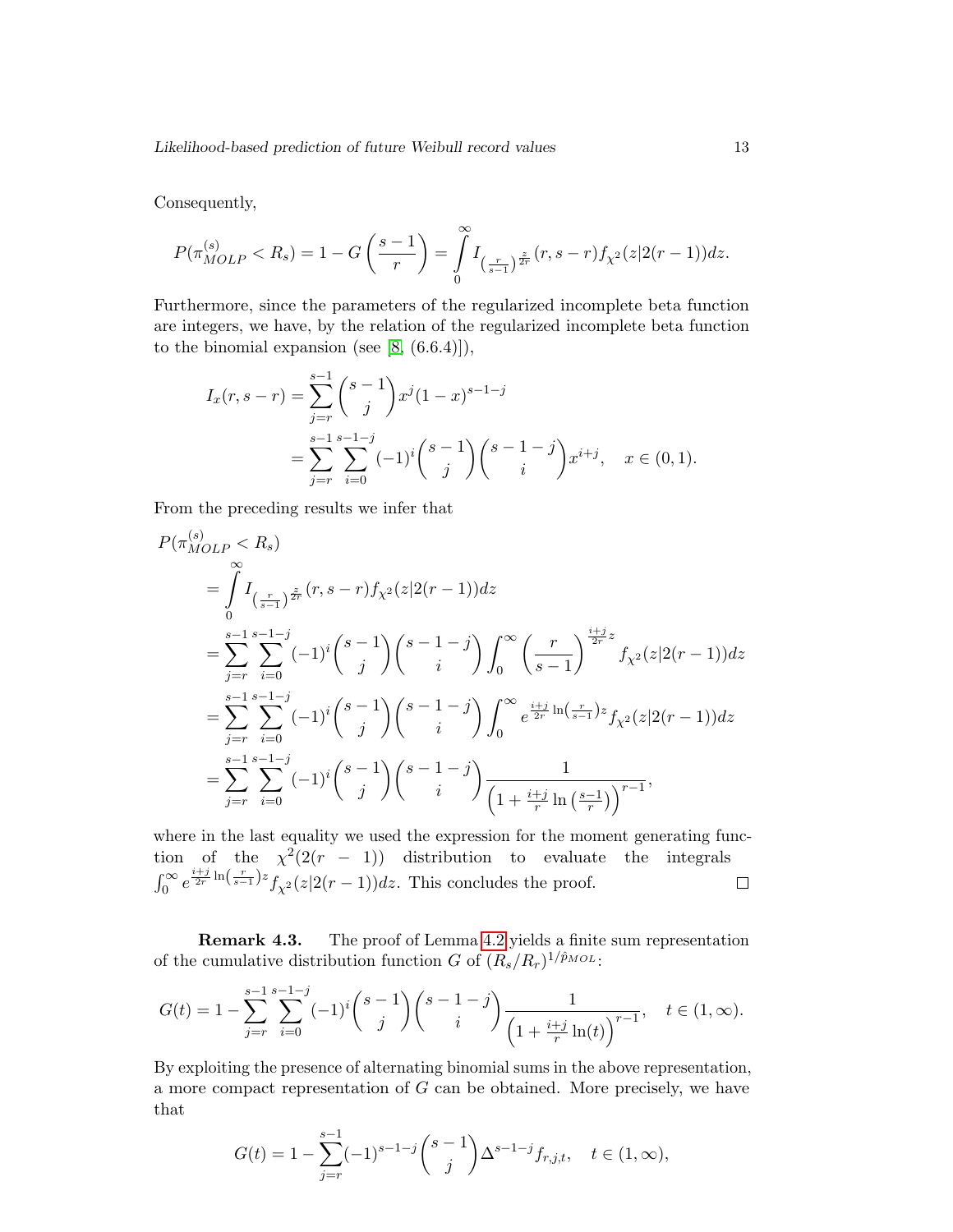$\Box$ 

where

$$
f_{r,j,t}(i) = \frac{1}{\left(1 + \frac{i+j}{r} \ln(t)\right)^{r-1}}, \quad 0 \le i \le s - 1 - j,
$$

and, for  $j = r, \ldots, s-1$ , the  $(s-1-j)$ -th forward difference is computed for  $i = 0$ . Using this finite sum representation allows to avoid applying numeric integration for evaluation of G (cf. [\[14,](#page-23-2) section 6]). Since alternating sums can be numerically problematic, for an efficient and accurate implementation of  $G$ , it is advisable to use high precision arithmetic. See sumBinomMpfr() in R package Rmpfr and its documentation.

**Proposition 4.4.** For  $s \geq 3$ , let  $R_1, \ldots, R_s$  be the first s Weibull record values. For  $r \in \mathbb{N}$ ,  $2 \le r < s - 1$ , let  $\pi_{MOLP}^{(s)}$  and  $\pi_{MLP}^{(s)}$  be the MOLP and the MLP of  $R_s$  based on  $R_{\star}$ , respectively. Then

$$
P(|\pi_{MOLP}^{(s)} - R_s| < |\pi_{MLP}^{(s)} - R_s|)
$$
  
> 
$$
\sum_{j=r}^{s-1} \sum_{i=0}^{s-1-j} (-1)^i {s-1 \choose j} {s-1-j \choose i} \frac{1}{\left(1 + \frac{i+j}{r} \ln\left(\frac{s-1}{r}\right)\right)^{r-1}}.
$$

**Proof:** Due to Lemma [4.1,](#page-0-0)

$$
P(|\pi_{MOLP}^{(s)} - R_s| < |\pi_{MLP}^{(s)} - R_s|) > P(R_s > \pi_{MOLP}^{(s)}).
$$

Hence, Lemma [4.2](#page-0-0) yields the desired result.

Figure [1](#page-14-0) contains the contour plots of the lower bound on the Pitman efficiency PE(MOLP, MLP) =  $P\left(|R_s - \pi_{MOLP}^{(s)}| < |R_s - \pi_{MLP}^{(s)}|\right)$  of the MOLP of  $R_s$  relative to the MLP of  $R_s$  based on  $R_{\star}$  for r, s such that  $2 \le r \le 20$  and  $r + 1 < s \leq r + 10$ . Table [2](#page-15-0) contains values of the lower bound on as well as estimated Pitman efficiencies for selected  $r$  and  $s$ , and, in the case of estimated Pitman efficiencies, for shape parameter values  $p = 0.5, 1.5, 2, 2.5$ . Observe that while the lower bound on the Pitman efficiencies does not depend on the distributional parameters, the Pitman efficiencies do depend on the shape parameter p. Each estimated Pitman efficiency was computed based on  $10^6$  simulated samples of Weibull record values. From the contour plot of the lower bound on the Pitman efficiency, the MOLP seems to be superior to the MLP in terms of Pitman closeness for r, s such that  $2 \le r \le 20$  and  $r + 1 < s \le r + 10$ . The estimated Pitman efficiencies presented in Table [2](#page-15-0) as well as additional simulation results suggest that for fixed  $r$  and  $s$  the Pitman efficiency is a decreasing function of p. Furthermore, the simulation results indicate that the lower bound from Proposition [4.4](#page-0-0) is the tighter, the bigger r and the smaller  $s - r$  are.

The superior performance of the MOLP in terms of the Pitman efficiency compared to the MLP even for small values of r and  $p < 1$ , for which the MOLP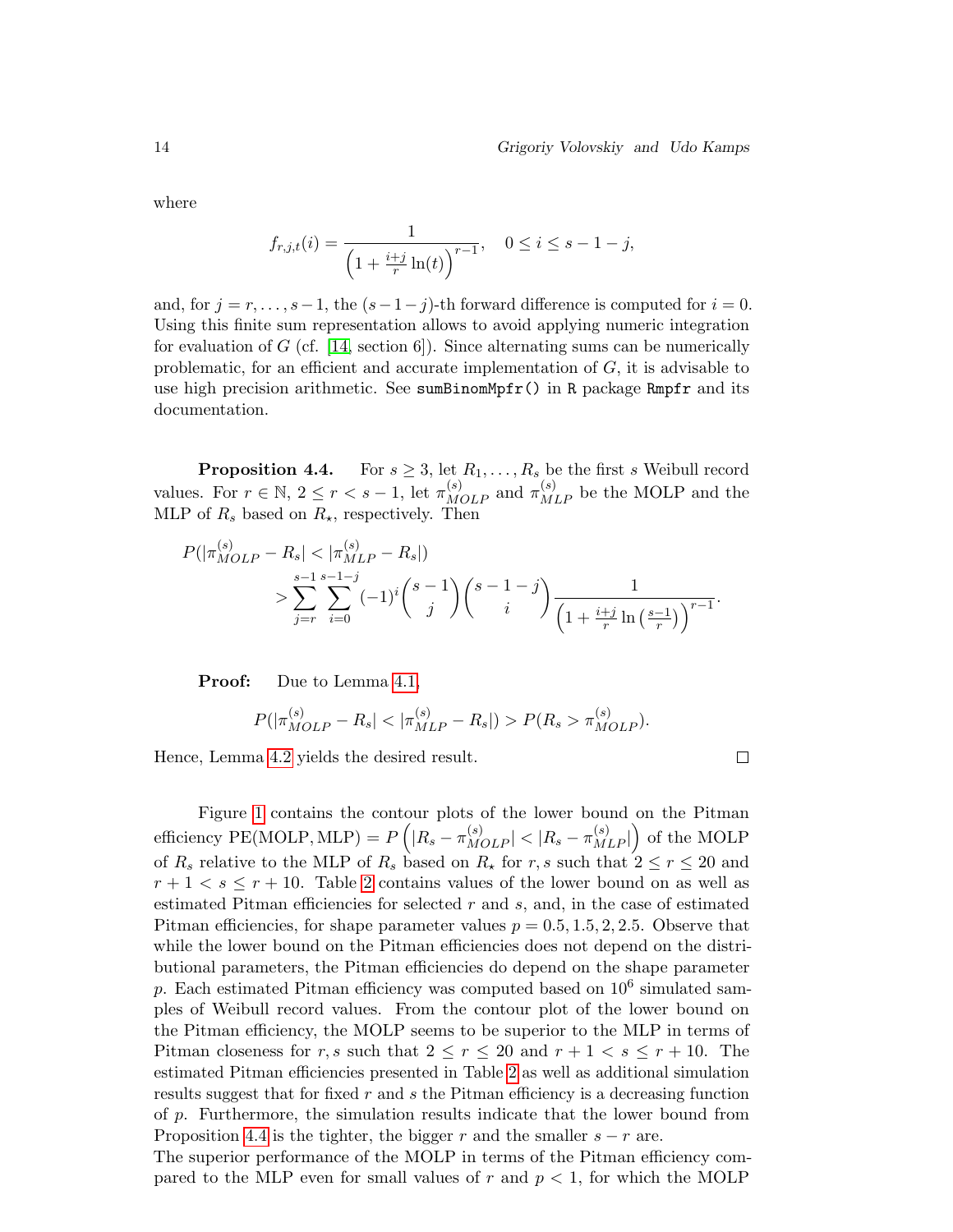<span id="page-14-0"></span>

**Figure 1:** Contour plot of the lower bound on the Pitman efficiency  $\mathsf{PE}(\mathsf{MOLP},\mathsf{MLP})=P(|R_s-\pi_{MOLP}^{(s)}|<\infty)$  $|R_s - \pi_{MLP}^{(s)}|$  of the MOLP of  $R_s$  relative to the MLP of  $R_s$  based on Weibull record values  $R_1, \ldots, R_r$  for  $r, s$  such that  $2 \le r \le 20$  and  $r + 1 < s \le r + 10$ .

performs poorly if evaluated in terms of the MSE (see Table [1\)](#page-10-0) is in line with the intuition underlying the Pitman criterion: namely being only affected by the bias and not accounting for the variability in the predictors. Note also that according to Table [1,](#page-10-0) despite MOLP's inferior performance in terms of the MSE, it still has a lower bias than the MLP, which supports its superior performance in terms of the Pitman criterion as evidenced by the values in Table [2.](#page-15-0)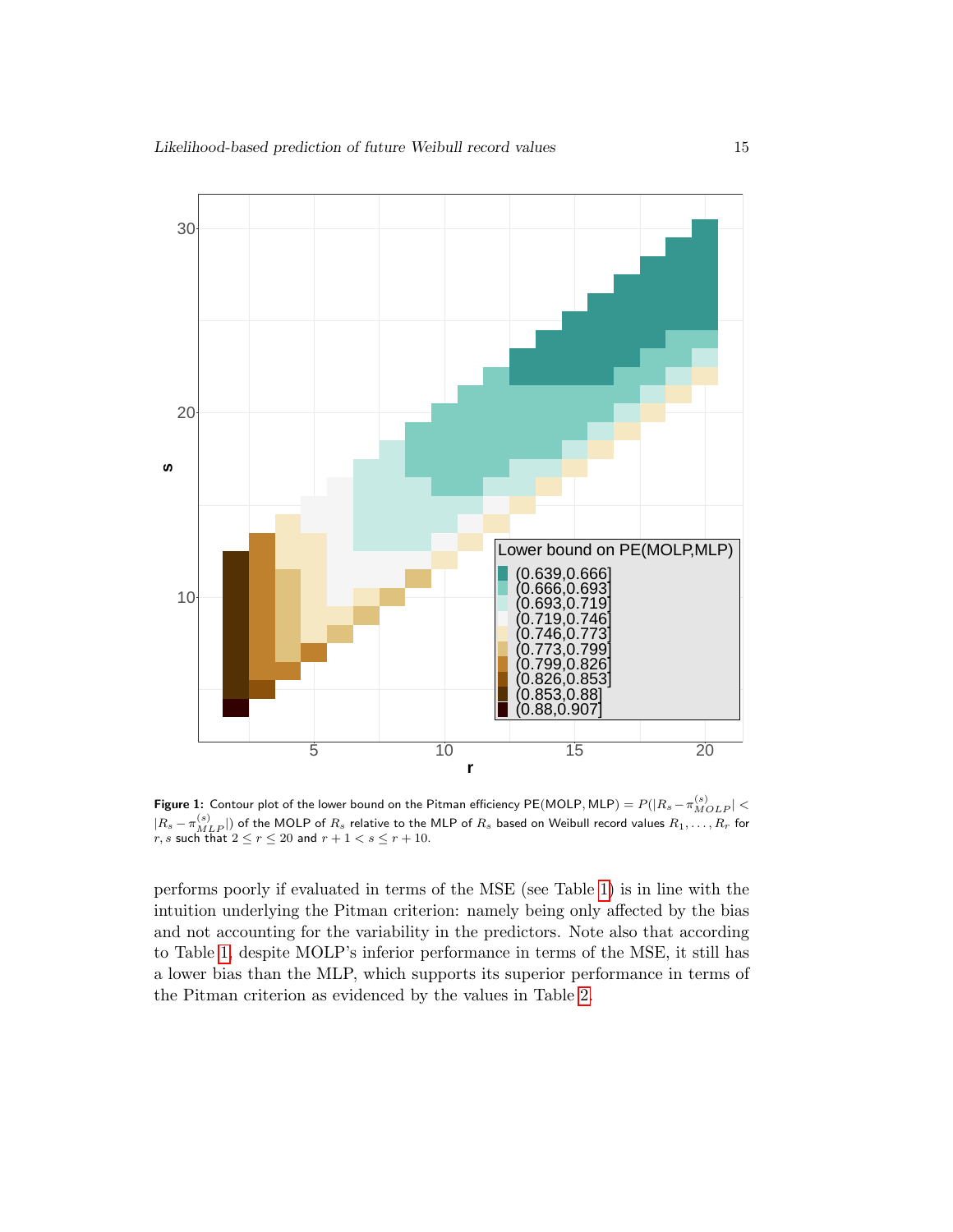<span id="page-15-0"></span>

| $\boldsymbol{s}$<br>$\,r\,$ | $\boldsymbol{p}$ | $r+2$ | $r+3$ |       | $r+4$ $r+5$ | $r+10$ |
|-----------------------------|------------------|-------|-------|-------|-------------|--------|
| $\overline{2}$              |                  | 0.906 | 0.875 | 0.877 | 0.874       | 0.873  |
|                             | 0.5              | 0.927 | 0.920 | 0.917 | 0.915       | 0.909  |
|                             | $1.5\,$          | 0.923 | 0.918 | 0.918 | 0.918       | 0.920  |
|                             | $\overline{2}$   | 0.921 | 0.916 | 0.917 | 0.917       | 0.920  |
|                             | 2.5              | 0.920 | 0.915 | 0.916 | 0.916       | 0.920  |
| $\overline{5}$              |                  | 0.805 | 0.771 | 0.759 | 0.754       | 0.745  |
|                             | 0.5              | 0.852 | 0.836 | 0.832 | 0.831       | 0.831  |
|                             | 1.5              | 0.838 | 0.818 | 0.812 | 0.812       | 0.818  |
|                             | $\overline{2}$   | 0.836 | 0.814 | 0.809 | 0.808       | 0.812  |
|                             | 2.5              | 0.834 | 0.813 | 0.807 | 0.805       | 0.809  |
| 10                          |                  | 0.771 | 0.727 | 0.708 | 0.698       | 0.681  |
|                             | 0.5              | 0.807 | 0.778 | 0.770 | 0.766       | 0.769  |
|                             | 1.5              | 0.794 | 0.760 | 0.746 | 0.742       | 0.739  |
|                             | $\overline{2}$   | 0.792 | 0.757 | 0.743 | 0.738       | 0.734  |
|                             | 2.5              | 0.790 | 0.755 | 0.742 | 0.736       | 0.731  |
| 15                          |                  | 0.760 | 0.711 | 0.689 | 0.677       | 0.654  |
|                             | 0.5              | 0.788 | 0.751 | 0.738 | 0.732       | 0.729  |
|                             | 1.5              | 0.776 | 0.735 | 0.718 | 0.710       | 0.701  |
|                             | $\boldsymbol{2}$ | 0.775 | 0.733 | 0.716 | 0.707       | 0.696  |
|                             | 2.5              | 0.773 | 0.731 | 0.713 | 0.705       | 0.693  |
| 20                          |                  | 0.754 | 0.703 | 0.679 | 0.665       | 0.639  |
|                             | 0.5              | 0.776 | 0.735 | 0.719 | 0.711       | 0.704  |
|                             | 1.5              | 0.767 | 0.722 | 0.702 | 0.692       | 0.677  |
|                             | $\overline{2}$   | 0.766 | 0.720 | 0.700 | 0.690       | 0.673  |
|                             | 2.5              | 0.765 | 0.719 | 0.699 | 0.687       | 0.671  |

Table 2: Values of the lower bound (first row in each section) as well as estimated Pitman efficiencies  $\mathsf{PE}(\mathsf{MOLP},\mathsf{MLP}) = P(|R_s-\pi_{MLDP}^{(s)}| < |R_s-\pi_{MLP}^{(s)}|)$  of the MOLP of  $R_s$  relative to the MLP of  $R_s$ <br>based on Weibull record values  $R_1,\ldots,R_r$  for selected  $r$  and  $s$ , and, in the case of estimated Pitman efficiencies, for  $p \in \{0.5, 1.5, 2, 2.5\}.$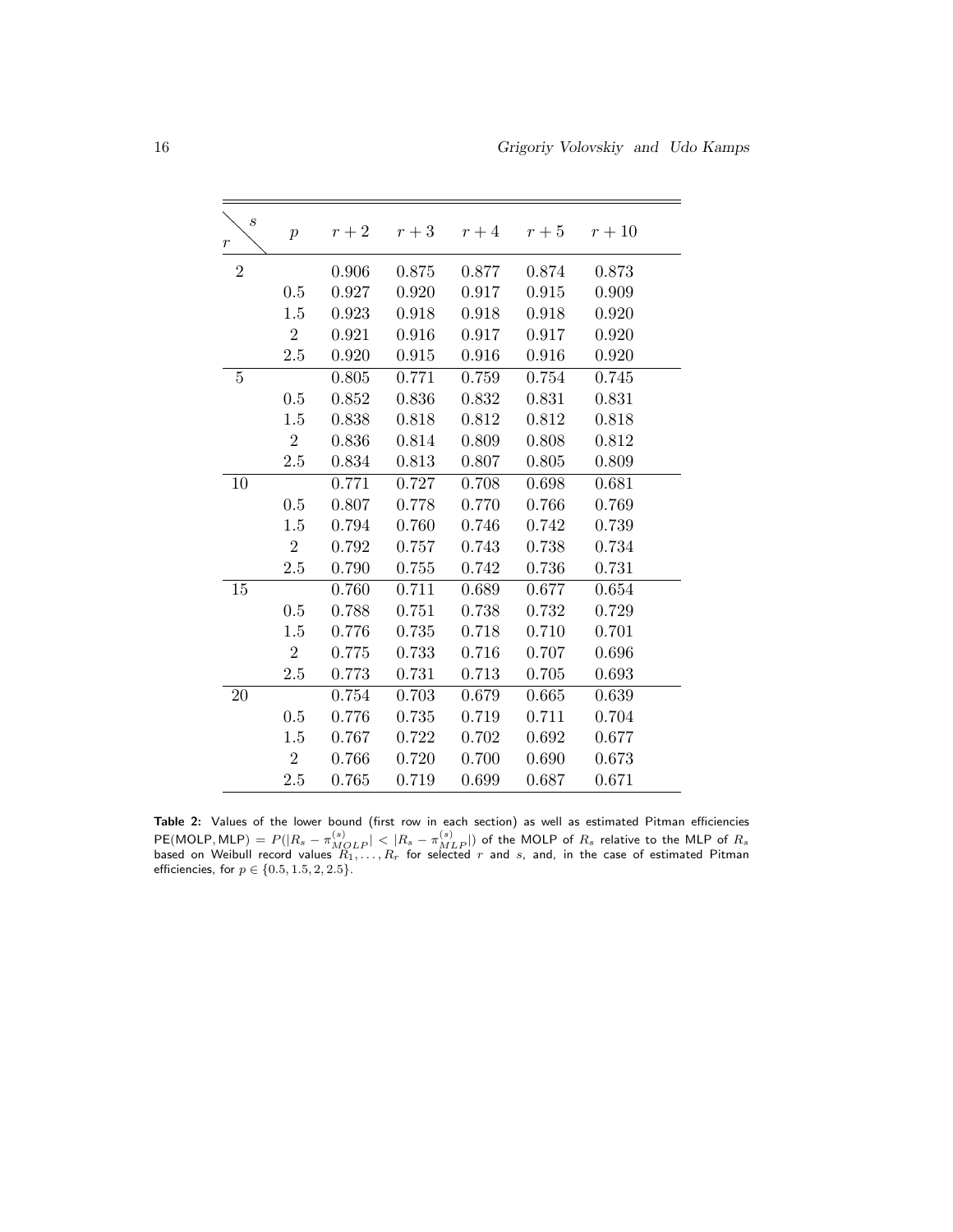#### 5. ASYMPTOTIC RESULTS

In the present section we establish two asymptotic results concerning the behavior of the bias as well as the asymptotic distribution of the prediction error of the MOLP. Hereby, we consider sequences  $(r_n)_{n=1}^{\infty}, (s_n)_{n=1}^{\infty} \in \mathbb{N}^{\mathbb{N}}$ , satisfying

$$
r_n < s_n
$$
 for all  $n \in \mathbb{N}$  and  $\lim_{n \to \infty} r_n = \infty$ .

However, by an abuse of notation, we write  $r, s \to \infty$  when taking limits with respect to  $n$ . Also, we will suppress  $n$  in the notation.

**Proposition 5.1.** For  $s \geq 3$ , let  $R_1, \ldots, R_s$  be the first s Weibull record values. The MOLP  $\pi_{MOLP}^{(s)}$  of  $R_s$  based on  $R_{\star}$  is asymptotically unbiased in the sense that if  $\lim_{s,r\to\infty} s/r = \lambda$ , for some  $\lambda > 1$ , then

$$
\frac{\mathcal{E}(\pi_{MOLP}^{(s)})}{\mathcal{E}(R_s)} \longrightarrow 1, \quad r, s \to \infty.
$$

Proof: Observe that, under the stated assumptions, the condition 1  $\frac{1}{pr}\ln\left(\frac{s-1}{r}\right)$  $\left(\frac{-1}{r}\right)$  < 1 is satisfied for r large enough, in which case, by the proof of Lemma [3.1,](#page-0-0)

$$
\frac{\mathcal{E}(\pi_{MOLP}^{(s)})}{\mathcal{E}(R_s)} = \frac{\prod_{i=r}^{s-1} (1 + \frac{1}{pi})^{-1}}{\left(1 - \frac{1}{pr} \ln\left(\frac{s-1}{r}\right)\right)^{r-1}}.
$$

For  $x \in (-1,1)$ , set  $\rho(x) = \sum_{k=2}^{\infty} (-1)^{k+1} \frac{x^k}{k}$  $\frac{x^{\kappa}}{k}$ . Then  $\log(1+x) = x + \rho(x)$ ,  $x \in (-1, 1)$ , and

$$
\prod_{i=r}^{s-1} \left( 1 + \frac{1}{pi} \right)^{-1} = \exp \left\{ - \sum_{i=r}^{s-1} \log \left( 1 + \frac{1}{pi} \right) \right\}
$$

$$
= \exp \left\{ - \frac{1}{p} \sum_{i=r}^{s-1} \frac{1}{i} \right\} \exp \left\{ - \sum_{i=r}^{s-1} \rho(1/pi) \right\}.
$$

Since  $\rho(x) = O(x^2)$  as  $x \to 0$ , we have  $\rho(1/pi) = O(1/i^2)$  as  $i \to \infty$ . Consequently,  $\lim_{r,s\to\infty}\sum_{i=r}^{s-1}\rho(1/pi)=0.$  Moreover,  $\lim_{r,s\to\infty}\sum_{i=r}^{s-1}1/i=\ln(\lambda).$  Hence, we obtain that

$$
\lim_{r,s\to\infty}\prod_{i=r}^{s-1}\left(1+\frac{1}{pi}\right)^{-1}=\left(\frac{1}{\lambda}\right)^{\frac{1}{p}}.
$$

The claim now follows from the fact that

$$
\lim_{r,s\to\infty}\left(1-\frac{1}{pr}\ln\left(\frac{s-1}{r}\right)\right)^{r-1}=\exp\left\{-\frac{1}{p}\ln(\lambda)\right\}=\left(\frac{1}{\lambda}\right)^{\frac{1}{p}}.
$$

 $\Box$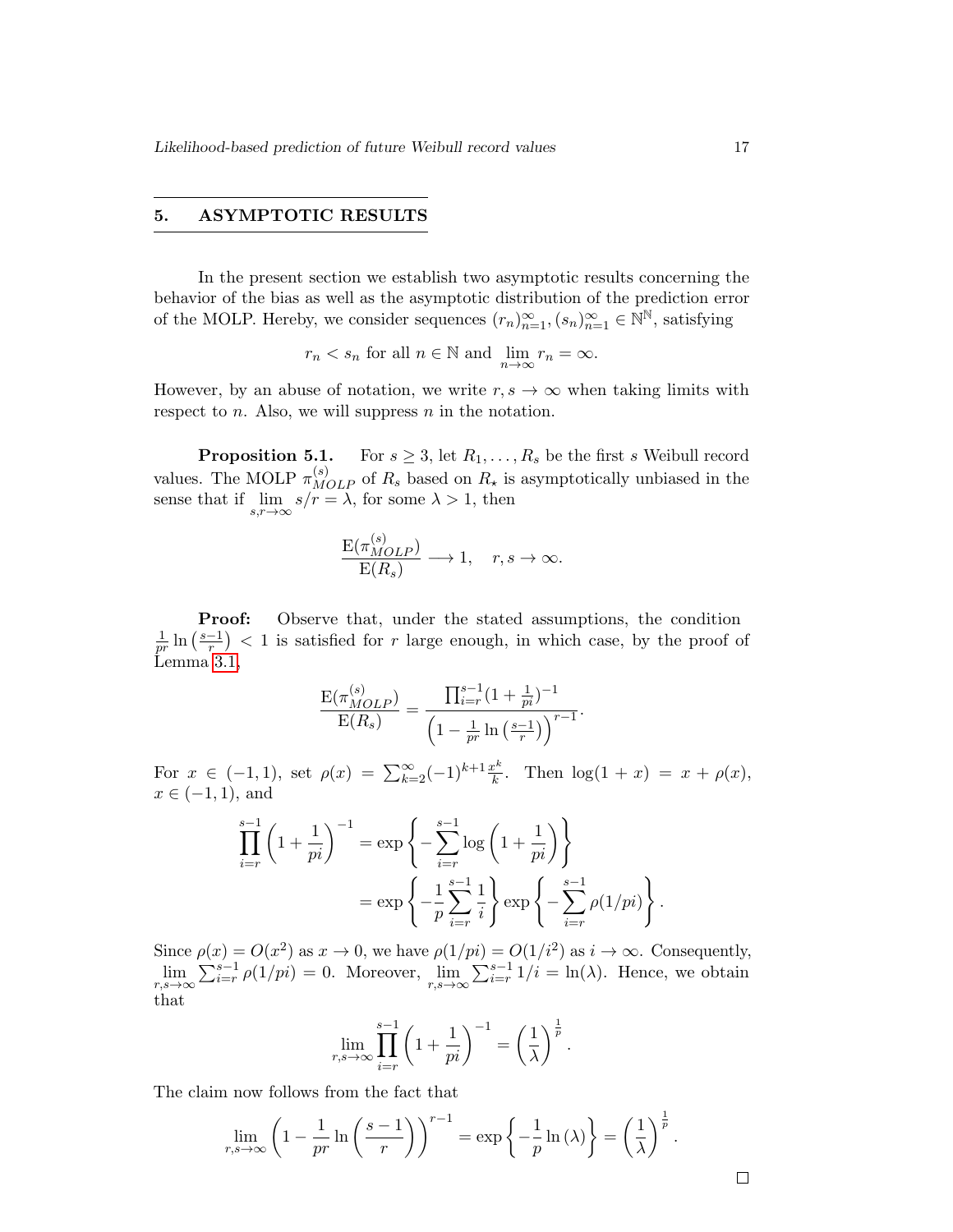Remark 5.2. The shifted Stirling's approximation for the (real) Gamma function reads (see  $[1, \text{formula } (5.11.7)]$ )

$$
\Gamma(x + a) = \sqrt{2\pi}e^{-x}x^{x+a-\frac{1}{2}}e^{o(1)}, \text{ as } x \to \infty.
$$

Hence,

$$
\frac{\Gamma(s+1/p)}{\Gamma(s)} = s^{1/p} e^{o(1)}, \text{ as } s \to \infty.
$$

To prove that  $\pi_{MOLP}^{(s)}$  is unbiased in the limit, i.e.,  $\lim_{r,s\to\infty} E(R_s - \pi_{MOLP}^{(s)}) = 0$ , where r and s are supposed to satisfy  $\lim_{r,s\to\infty}$  $\frac{s}{r} = \lambda > 1$ , one has to prove that

$$
s^{1/p} \left( 1 - \frac{\prod_{i=r+1}^s (1 + \frac{1}{pi})^{-1}}{\left( 1 - \frac{1}{pr} \ln \left( \frac{s-1}{r} \right) \right)^{r-1}} \right) \to 0, \quad r, s \to \infty,
$$

which is equivalent to showing that

$$
s^{1/p}\left(\left(1-\frac{1}{pr}\ln\left(\frac{s-1}{r}\right)\right)^{r-1}-\prod_{i=r+1}^s\left(1+\frac{1}{pi}\right)^{-1}\right)\to 0, \quad r, s \to \infty.
$$

Numerical computation indicates that this is true.

We continue with a result concerning the asymptotic distribution of the prediction error of the MOLP.

**Proposition 5.3.** For  $s \geq 3$ , let  $R_1, \ldots, R_s$  be the first s Weibull record values. The prediction error of the MOLP  $\pi_{MOLP}^{(s)}$  of  $R_s$  based on  $R_{\star}$  has an asymptotic normal distribution. More specifically, we have that

$$
\alpha_s(\sigma, p) \left( R_s - \left( \frac{s-1}{r} \right)^{\frac{1}{\hat{p}_{MOL}}} R_r \right) \longrightarrow \mathcal{N} \left( 0, \lambda + \lambda \ln^2(\lambda) - 1 \right), \quad r, s \longrightarrow \infty,
$$

where it is assumed that there exists a  $\lambda \in (1, \infty)$  such that  $\lim_{r,s \to \infty} (\lambda - s/r) \sqrt{r} = 0$ , and the sequence of normalizing constants is given by  $\alpha_s(\sigma, p) = \frac{p}{\sigma} s^{\frac{1}{2} - \frac{1}{p}}$ .

**Proof:** First, recall that, by result (7) in [\[14\]](#page-23-2),  $\hat{p}_{MOL}$  is independent of  $R_r$  and  $R_s$  and  $pr/\hat{p}_{MOL} \sim \mathcal{G}amma(r-1,1)$ . Let  $(Y_n)_{n=1}^{\infty}$  and  $(Z_n)_{n=1}^{\infty}$ be two independent sequences of i.i.d. random variables,  $Y_1$ ,  $Z_1 \sim \mathcal{E}xp(1)$ . By [\[2,](#page-22-1) equation (2.3.3)], for any  $r, s \in \mathbb{N}, r < s$ , the identity  $(R_r, R_s) \stackrel{d}{=}$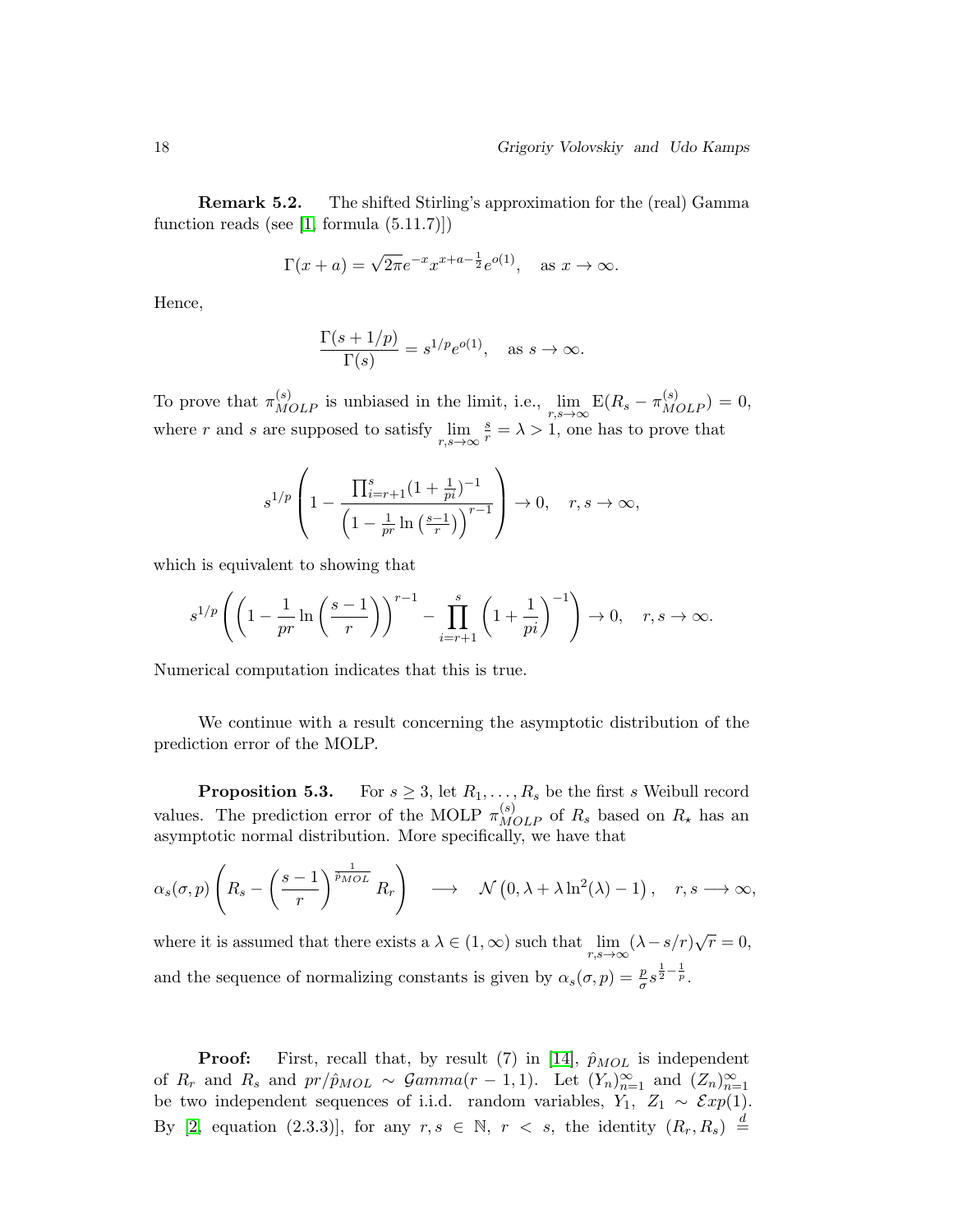$\sigma((\sum_{i=1}^r Y_i)^{1/p}, (\sum_{i=1}^s Y_i)^{1/p})$  holds true. Combining these results, we conclude that

$$
\frac{1}{\sigma} \left( R_s - \left( \frac{s-1}{p} \right)^{\frac{1}{p_{MOL}} } R_r \right)
$$
\n
$$
\stackrel{d}{=} \left( \sum_{i=1}^r Y_i + \sum_{i=r+1}^s Y_i \right)^{1/p} - \left( \left[ \frac{s-1}{r} \right]^{1/p} \right)^{\frac{1}{r} \sum_{i=1}^{r-1} Z_i} \left( \sum_{i=1}^r Y_i \right)^{1/p}
$$
\n
$$
= \left( s + \left\{ \frac{\sum_{i=1}^r Y_i - r}{\sqrt{r}} \sqrt{\frac{r}{s}} + \frac{\sum_{i=r+1}^s Y_i - (s-r)}{\sqrt{s-r}} \sqrt{\frac{s-r}{s}} \right\} \sqrt{s} \right)^{1/p} - s^{1/p}
$$
\n
$$
+ s^{1/p} - \lambda^{1/p} \left( r + \frac{\sum_{i=1}^r Y_i - r}{\sqrt{r}} \sqrt{r} \right)^{1/p}
$$
\n
$$
+ \left\{ \lambda^{1/p} - \left( \left[ \frac{s-1}{r} \right]^{1/p} \right)^{\frac{1}{r} \left( (r-1) + \frac{\sum_{i=1}^{r-1} Z_i - (r-1)}{\sqrt{r-1}} \sqrt{r-1} \right)} \right\}
$$
\n
$$
\times \left( r + \frac{\sum_{i=1}^r Y_i - r}{\sqrt{r}} \sqrt{r} \right)^{1/p}
$$
\n
$$
(5.1)
$$

<span id="page-18-1"></span>(5.1)

$$
=: A + B + C.
$$

We first treat the terms denoted by  $A$ . By [\[6,](#page-22-11) Theorem 5.6.1],

<span id="page-18-0"></span>(5.2) 
$$
\frac{\sum_{i=1}^{r} Y_i - r}{\sqrt{r}}, \frac{\sum_{i=r+1}^{s} Y_i - (s-r)}{\sqrt{s-r}} \xrightarrow{d} \mathcal{N}(0,1), r, s \to \infty.
$$

Hence, applying Theorem 2.8 in [\[4\]](#page-22-12) as well as Slutsky's lemma, we conclude that

(5.3)  
\n
$$
\frac{\sum_{i=1}^{r} Y_i - r}{\sqrt{r}} \sqrt{\frac{r}{s}} + \frac{\sum_{i=r+1}^{s} Y_i - (s-r)}{\sqrt{s-r}} \sqrt{\frac{s-r}{s}} \quad \stackrel{d}{\longrightarrow} \quad \mathcal{N}(0,1), \quad r, s \to \infty.
$$

By expanding the function  $f(x) = (1+x)^{1/p}, x > -1$ , around  $x = 0, f(x) =$  $1 + \frac{x}{p} + o(x)$ , as  $x \to 0$ . Consequently,

<span id="page-18-2"></span>
$$
A = \left(s + \left\{\frac{\sum_{i=1}^{r} Y_i - r}{\sqrt{r}} \sqrt{\frac{r}{s}} + \frac{\sum_{i=r+1}^{s} Y_i - (s-r)}{\sqrt{s-r}} \sqrt{\frac{s-r}{s}}\right\} \sqrt{s}\right)^{1/p} - s^{1/p}
$$
  
\n
$$
= s^{1/p} \left[ \left(1 + \left\{\frac{\sum_{i=1}^{r} Y_i - r}{\sqrt{r}} \sqrt{\frac{r}{s}} + \frac{\sum_{i=r+1}^{s} Y_i - (s-r)}{\sqrt{s-r}} \sqrt{\frac{s-r}{s}}\right\} \frac{1}{\sqrt{s}}\right)^{1/p} - 1 \right]
$$
  
\n(5.4)  
\n
$$
= \frac{s^{\frac{1}{p} - \frac{1}{2}}}{p} \left\{ \frac{\sum_{i=1}^{r} Y_i - r}{\sqrt{r}} \sqrt{\frac{r}{s}} + \frac{\sum_{i=r+1}^{s} Y_i - (s-r)}{\sqrt{s-r}} \sqrt{\frac{s-r}{s}} \right\} (1 + op(1)), \quad r, s \to \infty.
$$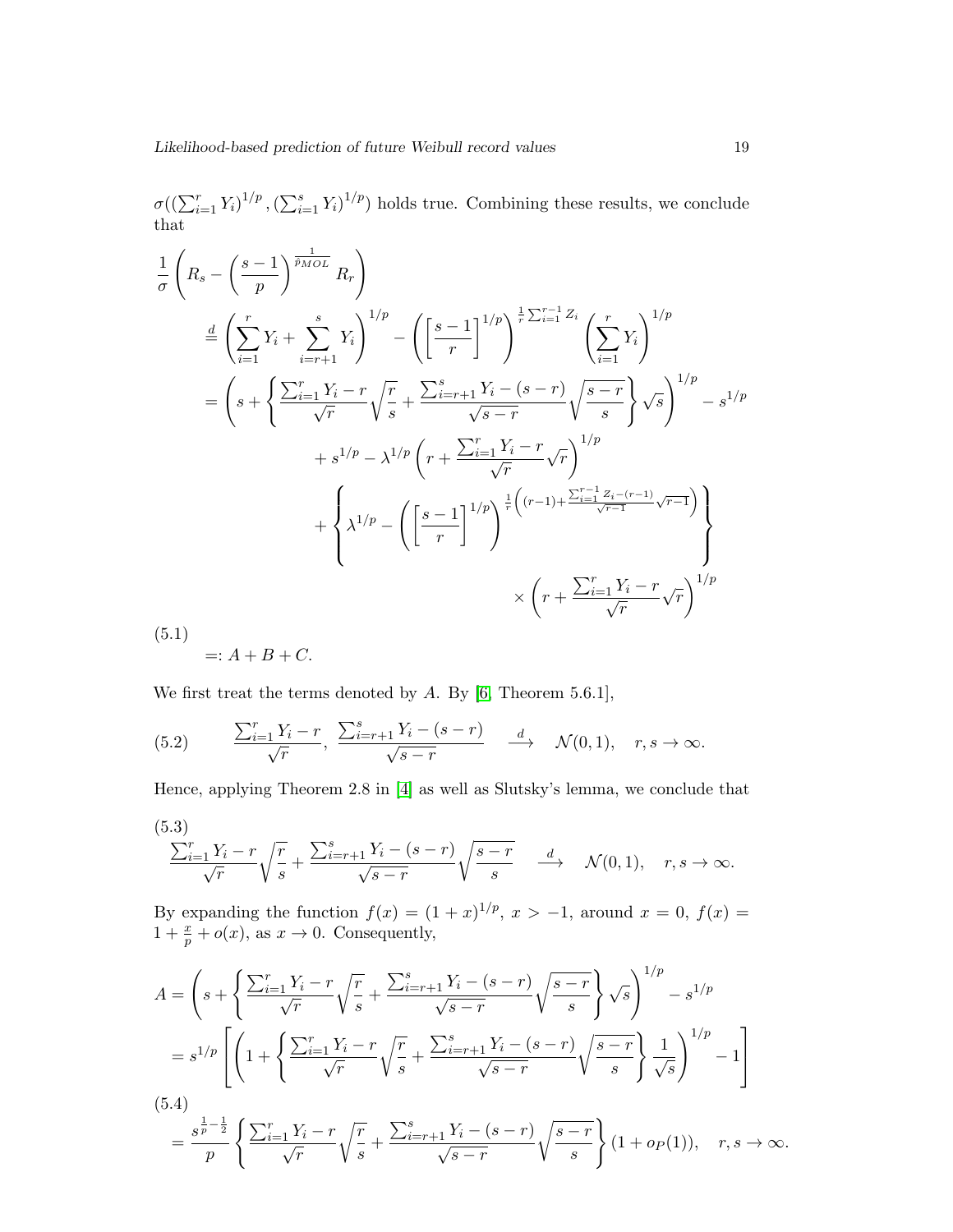Similarly, we have

$$
B = s^{1/p} - \lambda^{1/p} \left( r + \frac{\sum_{i=1}^{r} Y_i - r}{\sqrt{r}} \sqrt{r} \right)^{1/p}
$$
  
\n
$$
= -s^{1/p} \left[ \left( \lambda \frac{r}{s} + \frac{\sum_{i=1}^{r} Y_i - r}{\sqrt{r}} \sqrt{\lambda^2 \frac{r}{s}} \frac{1}{\sqrt{s}} \right)^{1/p} - 1 \right]
$$
  
\n
$$
= -s^{1/p} \left[ \left( 1 + o(1/\sqrt{s}) + \frac{\sum_{i=1}^{r} Y_i - r}{\sqrt{r}} \sqrt{\lambda^2 \frac{r}{s}} \frac{1}{\sqrt{s}} \right)^{1/p} - 1 \right], \quad r, s \to \infty
$$
  
\n(5.5) 
$$
= -\frac{s^{\frac{1}{p} - \frac{1}{2}}}{p} \left( \frac{\sum_{i=1}^{r} Y_i - r}{\sqrt{r}} \sqrt{\lambda^2 \frac{r}{s}} + o(1) \right) (1 + o_P(1)), \quad r, s \to \infty,
$$

<span id="page-19-1"></span>where the second-last equality is due to  $\lim_{r,s\to\infty} (\lambda - s/r)\sqrt{r} = 0$ . Finally, we treat the terms denoted by  $C$ . First, we rewrite  $C$  as

$$
C = \left\{ \lambda^{1/p} - \left( \left[ \frac{s-1}{r} \right]^{1/p} \right)^{\frac{1}{r} \left( (r-1) + \frac{\sum_{i=1}^{r-1} Z_i - (r-1)}{\sqrt{r-1}} \sqrt{r-1} \right)} \right\} \left( r + \frac{\sum_{i=1}^{r} Y_i - r}{\sqrt{r}} \sqrt{r} \right)^{1/p}
$$
  
\n
$$
= \frac{s^{\frac{1}{p} - \frac{1}{2}}}{p} \left\{ \lambda^{1/p} - \left( \left[ \frac{s-1}{r} \right]^{1/p} \right)^{\frac{1}{r} \left( (r-1) + \frac{\sum_{i=1}^{r-1} Z_i - (r-1)}{\sqrt{r-1}} \sqrt{r-1} \right)} \right\}
$$
  
\n
$$
\times \frac{\left( r + \frac{\sum_{i=1}^{r} Y_i - r}{\sqrt{r}} \sqrt{r} \right)^{1/p} - r^{1/p}}{s^{\frac{1}{p} - \frac{1}{2}} / p}
$$
  
\n
$$
+ \frac{s^{\frac{1}{p} - \frac{1}{2}}}{p} \left\{ \lambda^{1/p} - \left( \left[ \frac{s-1}{r} \right]^{1/p} \right)^{\frac{1}{r} \left( (r-1) + \frac{\sum_{i=1}^{r-1} Z_i - (r-1)}{\sqrt{r-1}} \sqrt{r-1} \right)} \right\} \left( \frac{r}{s} \right)^{1/p} p\sqrt{s}
$$
  
\n(5.6)  
\n
$$
=: D + E.
$$

<span id="page-19-2"></span>By [\[6,](#page-22-11) Theorem 5.6.1] and Slutsky's lemma,

<span id="page-19-0"></span>
$$
(5.7) \quad \lambda^{1/p} - \left( \left[ \frac{s-1}{r} \right]^{1/p} \right)^{\frac{1}{r} \left( (r-1) + \frac{\sum_{i=1}^{r-1} Z_i - (r-1)}{\sqrt{r-1}} \sqrt{r-1} \right)} \xrightarrow{P} 0, \quad r, s \to \infty.
$$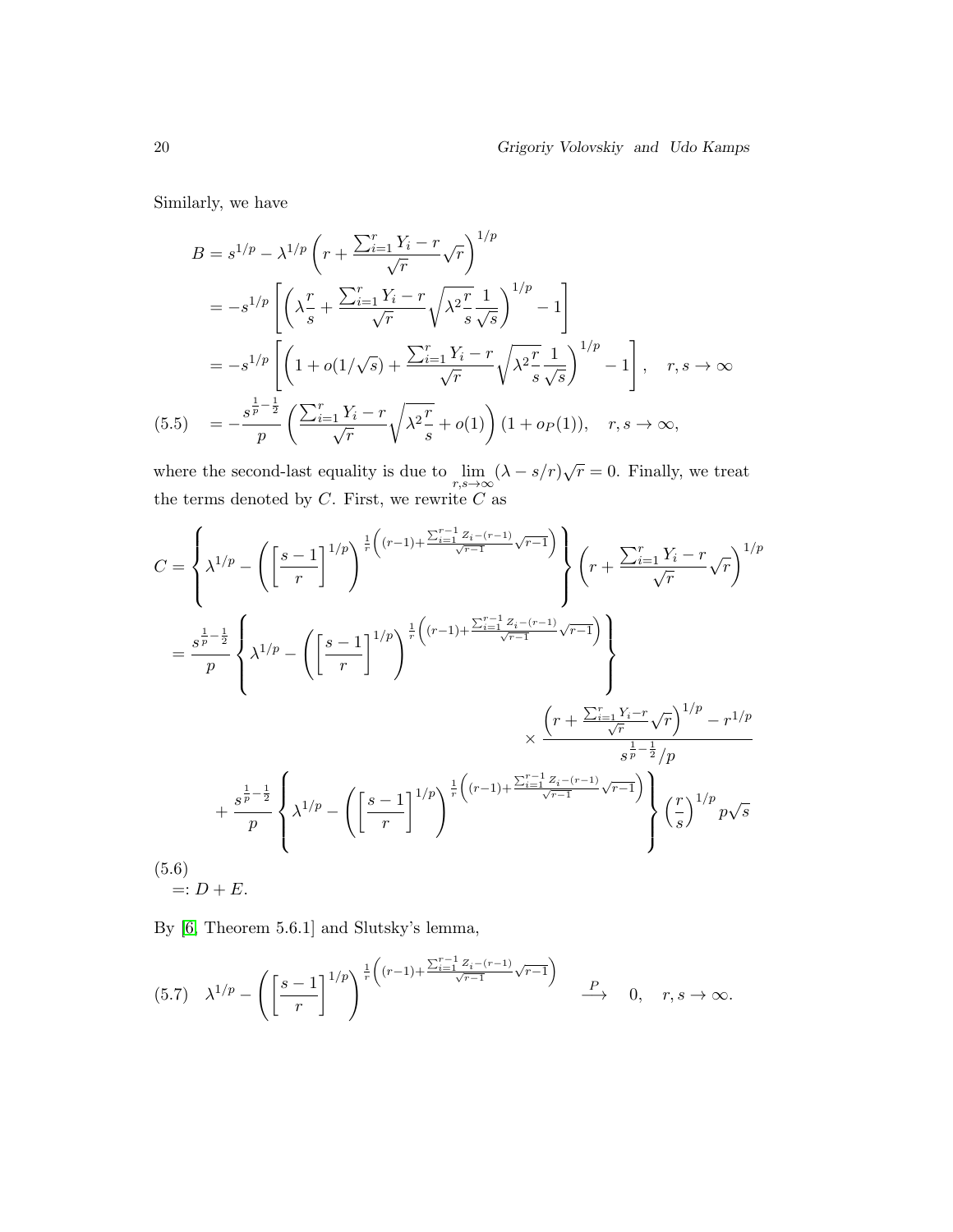Next, by  $(5.2)$ , we have that

$$
\frac{\left(r + \frac{\sum_{i=1}^{r} Y_i - r}{\sqrt{r}} \sqrt{r}\right)^{1/p} - r^{1/p}}{s^{\frac{1}{p} - \frac{1}{2}}/p} = \frac{\left(r + \frac{\sum_{i=1}^{r} Y_i - r}{\sqrt{r}} \sqrt{r}\right)^{1/p} - r^{1/p}}{r^{\frac{1}{p} - \frac{1}{2}}/p} \frac{r^{\frac{1}{p} - \frac{1}{2}}}{s^{\frac{1}{p} - \frac{1}{2}}}
$$
\n
$$
= \frac{\left(1 + \frac{\sum_{i=1}^{r} Y_i - r}{\sqrt{r}} \frac{1}{\sqrt{r}}\right)^{1/p} - 1}{r^{-\frac{1}{2}}/p} \frac{r^{\frac{1}{p} - \frac{1}{2}}}{s^{\frac{1}{p} - \frac{1}{2}}}
$$
\n
$$
= \left(\frac{\sum_{i=1}^{r} Y_i - r}{\sqrt{r}} + o_P(1)\right) \lambda^{\frac{1}{2} - \frac{1}{p}}, \quad r, s \to \infty
$$
\n(5.8)\n
$$
= O_P(1), \quad r, s \to \infty.
$$

<span id="page-20-0"></span>From [\(5.7\)](#page-19-0) and [\(5.8\)](#page-20-0) it readily follows that

<span id="page-20-1"></span>(5.9) 
$$
p s^{\frac{1}{2} - \frac{1}{p}} D = o_P(1), \quad r, s \to \infty.
$$

Next, consider the terms denoted by E. We have  $(r/s)^{1/p} p\sqrt{s} \sim p\lambda^{\frac{1}{2}-\frac{1}{p}}\sqrt{r}$ , as  $r, s \rightarrow \infty$ . Furthermore, setting

$$
W_r = \frac{1}{p} \left( \left( \frac{\sum_{i=1}^{r-1} Z_i - (r-1)}{\sqrt{r-1}} \sqrt{\frac{r-1}{r}} \right) \frac{1}{\sqrt{r}} - \frac{1}{r} \right) \ln \left( \frac{s-1}{r} \right)
$$

and observing that  $W_r = o_P(1)$ , as  $r, s \to \infty$ , we conclude that

$$
\left( \left[ \frac{s-1}{r} \right]^{1/p} \right)^{\frac{1}{r} \left( (r-1) + \frac{\sum_{i=1}^{r-1} Z_i - (r-1)}{\sqrt{r-1}} \sqrt{r-1} \right)} = \left( \frac{s-1}{r} \right)^{\frac{1}{p}} \exp \{ W_r \}
$$

$$
= \left( \frac{s-1}{r} \right)^{\frac{1}{p}} (1 + W_r + W_r^2 + o_P(W_r^2)),
$$

as  $r, s \to \infty$ . Hence, using these asymptotic relations as well as the fact that as  $r, s \to \infty$ . Thence, using these asymorphies as  $W_r^2 = o_P(1/\sqrt{r})$ , as  $r \to \infty$ , we obtain

$$
p s^{\frac{1}{2} - \frac{1}{p}} E
$$
\n
$$
= \left\{ \lambda^{1/p} - \left( \left[ \frac{s-1}{r} \right]^{1/p} \right)^{\frac{1}{r} \left( (r-1) + \frac{\sum_{i=1}^{r-1} Z_i - (r-1)}{\sqrt{r-1}} \sqrt{r-1} \right)} \right\} \left( \frac{r}{s} \right)^{1/p} p \sqrt{s}
$$
\n
$$
= \left\{ \lambda^{1/p} - \left( \left[ \frac{s-1}{r} \right]^{1/p} \right)^{\frac{1}{r} \left( (r-1) + \frac{\sum_{i=1}^{r-1} Z_i - (r-1)}{\sqrt{r-1}} \sqrt{r-1} \right)} p \lambda^{\frac{1}{2} - \frac{1}{p}} \sqrt{r}, \quad r, s \to \infty \right\}
$$
\n
$$
= p \lambda^{\frac{1}{2} - \frac{1}{p}} \left\{ \left( \lambda^{\frac{1}{p}} - \left( \frac{s-1}{r} \right)^{\frac{1}{p}} \right) \sqrt{r} - \left( \frac{s-1}{r} \right)^{\frac{1}{p}} \sqrt{r} W_r - \left( \frac{s-1}{r} \right)^{\frac{1}{p}} \sqrt{r} W_r^2 + o_P(W_r^2) \sqrt{r} \right\}, \quad r, s \to \infty
$$
\n
$$
r, s \to \infty
$$

<span id="page-20-2"></span>(5.10)  
= 
$$
p\lambda^{\frac{1}{2}-\frac{1}{p}}\left\{-\left(\frac{s-1}{r}\right)^{\frac{1}{p}}\sqrt{r}W_r+o_P(1)\right\},\,
$$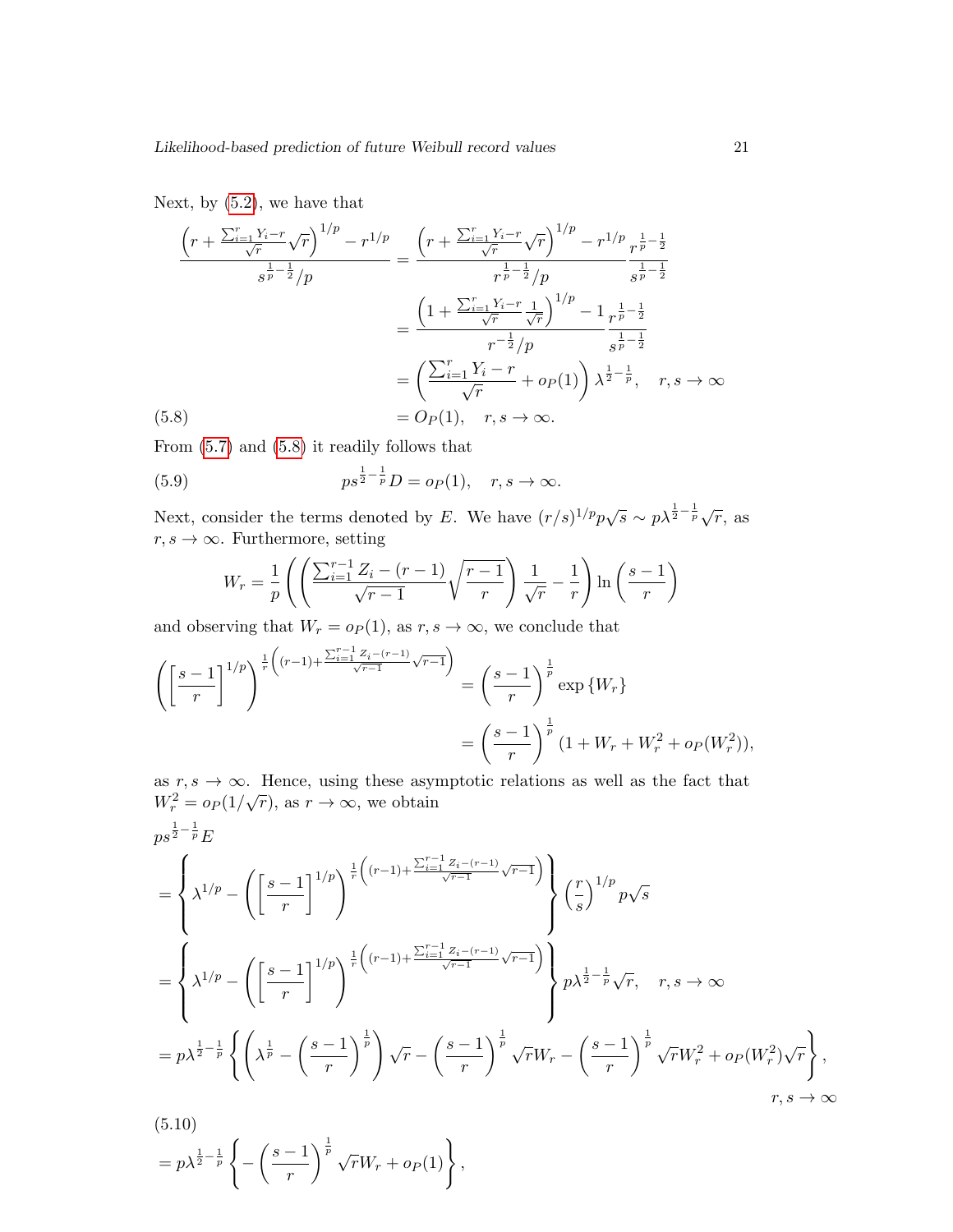$\Box$ 

as  $r, s \to \infty$ . Finally, combining [\(5.1\)](#page-18-1), [\(5.4\)](#page-18-2), [\(5.5\)](#page-19-1), [\(5.6\)](#page-19-2), [\(5.9\)](#page-20-1), [\(5.10\)](#page-20-2), we arrive at

$$
\frac{1}{\sigma} \left( R_s - \left( \frac{s-1}{p} \right)^{\frac{1}{\tilde{p}_{MOL}}} R_r \right)
$$
\n
$$
\stackrel{d}{=} \frac{s^{\frac{1}{p} - \frac{1}{2}}}{p} \left\{ \frac{\sum_{i=1}^r Y_i - r}{\sqrt{r}} \left( \sqrt{\frac{r}{s}} - \sqrt{\lambda^2 \frac{r}{s}} \right) + \frac{\sum_{i=r+1}^s Y_i - (s-r)}{\sqrt{s-r}} \sqrt{\frac{s-r}{s}} \right\}
$$
\n
$$
- \frac{s^{\frac{1}{p} - \frac{1}{2}}}{p} \left\{ p \lambda^{\frac{1}{2} - \frac{1}{p}} \left( \frac{s-1}{r} \right)^{\frac{1}{p}} \sqrt{r} W_r + o_P(1) \right\}, \quad r, s \to \infty.
$$

Since  $\sqrt{r}W_r \stackrel{d}{\to} \frac{1}{p}\ln(\lambda)\mathcal{N}(0,1)$ , as  $r, s \to \infty$ , Theorem 2.8 in [\[4\]](#page-22-12) as well as Slutsky's lemma yield that

$$
\frac{p}{\sigma} s^{\frac{1}{2} - \frac{1}{p}} \left( R_s - \left( \frac{s-1}{p} \right)^{\frac{1}{\bar{p}_{MOL}}} R_r \right) \stackrel{d}{\longrightarrow} \left( \sqrt{\frac{1}{\lambda}} - \sqrt{\lambda} \right) X_1 + \sqrt{1 - \frac{1}{\lambda}} X_2 - \sqrt{\lambda} \ln(\lambda) X_3,
$$

as  $r, s \to \infty$ , where  $X_1, X_2, X_3 \stackrel{\text{i.i.d.}}{\sim} \mathcal{N}(0, 1)$ . Since

$$
\left(\frac{1}{\lambda} - \sqrt{\lambda}\right)X_1 + \sqrt{1 - \frac{1}{\lambda}}X_2 - \sqrt{\lambda}\ln(\lambda)X_3 \sim \mathcal{N}(0, \lambda + \lambda\ln^2(\lambda) - 1),
$$

the statement is proved.

Remark 5.4. From the preceding result we obtain an approximate prediction interval for  $R_s$  with nominal coverage probability  $1 - \alpha$ , which is given by

$$
\pi_{MOLP}^{(s)} \pm z_{1-\alpha/2} \frac{\sqrt{(s/r)(1+\ln^2(s/r))-1)}}{\alpha_s(\hat{\sigma}_{MLE}, \hat{p}_{MLE})}
$$

where  $\hat{\sigma}_{MLE}$  is the MLE of  $\sigma$ ,  $\hat{\sigma}_{MLE} = R_r/r^{1/\hat{p}_{MLE}}$  and  $z_{1-\alpha/2}$  denotes the respective quantile of  $\mathcal{N}(0, 1)$ . For the MLEs of  $\sigma$  and  $p$  we refer to [\[14\]](#page-23-2).

#### 6. CONCLUSION

For predicting future record values based on a sequence of observed upper record values with an underlying Weibull distribution, we derive two likelihoodbased predictors, namely the maximum likelihood predictor and the maximum observed likelihood predictor. Expressions for the predictors are derived along with properties in terms of bias and mean squared error. The predictors are compared via Pitman's measure of closeness and their performance is examined in a simulation study.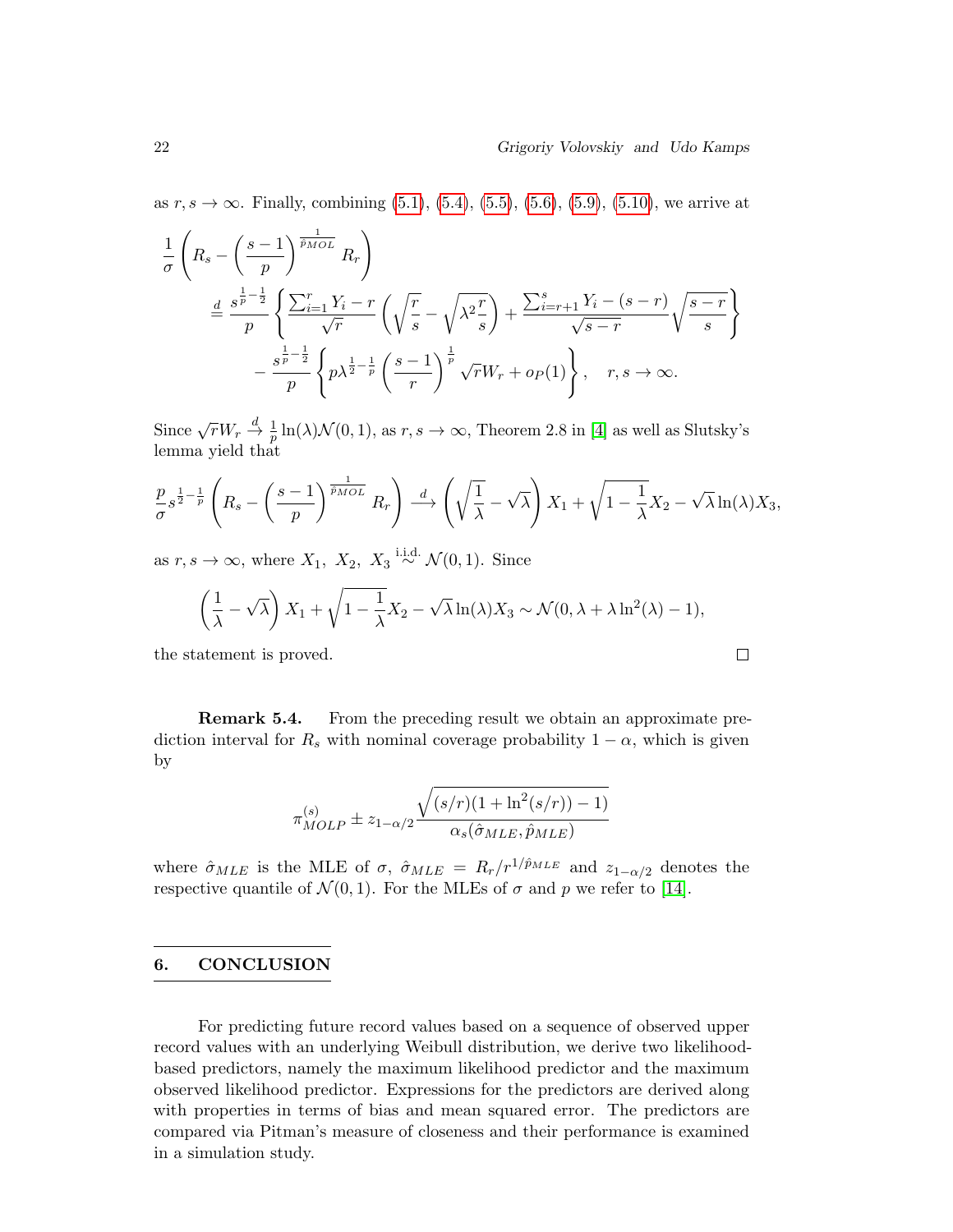#### ACKNOWLEDGMENTS

The authors would like to thank an Associate Editor for careful reading and valuable comments, which led to an improved presentation.

#### REFERENCES

- <span id="page-22-10"></span>[1] Askey, R. A. and Roy, R. (2010). Gamma function. In "NIST Handbook of Mathematical Functions" (Olver, F. W. J. and Lozier, D. W. and Boisvert, R. F. and Clark, C. W., I. A., Eds.), New York, 135–144.
- <span id="page-22-1"></span>[2] Arnold, B. C.; Balakrishnan, N. and Nagaraja, H. N. (1998). Records, John Wiley & Sons, New York.
- <span id="page-22-7"></span>[3] Bar-Lev, S. K.; Lavi, I. and Reiser, B. (1992). Bayesian inference for the power law process, Ann. Inst. Statist. Math., 44, 4, 623–639.
- <span id="page-22-12"></span>[4] Billingsley, P. (1999). Convergence of Probability Measures, John Wiley & Sons, New York.
- <span id="page-22-0"></span>[5] Chandler, K. N. (1952). The distribution and frequency of record values, J. R. Stat. Soc. Ser. B Stat. Methodol., 14, 2, 220–228.
- <span id="page-22-11"></span>[6] Cramer, E. (2003). Contributions to Generalized Order Statistics, Habilitation thesis, University of Oldenburg.
- <span id="page-22-4"></span>[7] Crow, L. H. (1982). Confidence interval procedures for the Weibull process with applications to reliability growth, Technometrics, 24, 1, 67–72.
- <span id="page-22-9"></span>[8] Davis, P. J. (1964). Gamma function and related functions. In "Handbook of Mathematical Functions with Formulas, Graphs, and Mathematical Tables" (Abramowitz, M. and Stegun, I. A., Eds.), Washington, D.C., 253–266.
- <span id="page-22-3"></span>[9] DZIUBDZIELA, W. and KOPOCIŃSKI, B. (1976). Limiting properties of the k-th record values, Appl. Math. (Warsaw),  $2, 15, 187-190$ .
- <span id="page-22-6"></span>[10] ENGELHARDT, M. and BAIN, L. J. (1978). Prediction intervals for the Weibull process, Technometrics, 20, 2, 167–169.
- <span id="page-22-2"></span>[11] Gupta, R. C. and Kirmani, S. N. U. A. (1988). Closure and monotonicity properties of nonhomogeneous Poisson processes and record values, Probab. Engrg. Inform. Sci., 2, 4, 475–484.
- <span id="page-22-8"></span>[12] Kaminsky, K. S. and Rhodin, L. S. (1985). Maximum likelihood prediction, Ann. Inst. Stat. Math., 37, 3, 507–517.
- <span id="page-22-5"></span>[13] Kyparisi, J. and Singpurwalla, N. D. (1985). Bayesian inference for the Weibull process with applications to assessing software reliability growth and predicting software failures. In "Computer Science and Statistics: Proceedings of the Sixteenth Symposium on the Interface" (Billard, L., Ed.), Amsterdam, North Holland, 57–64.